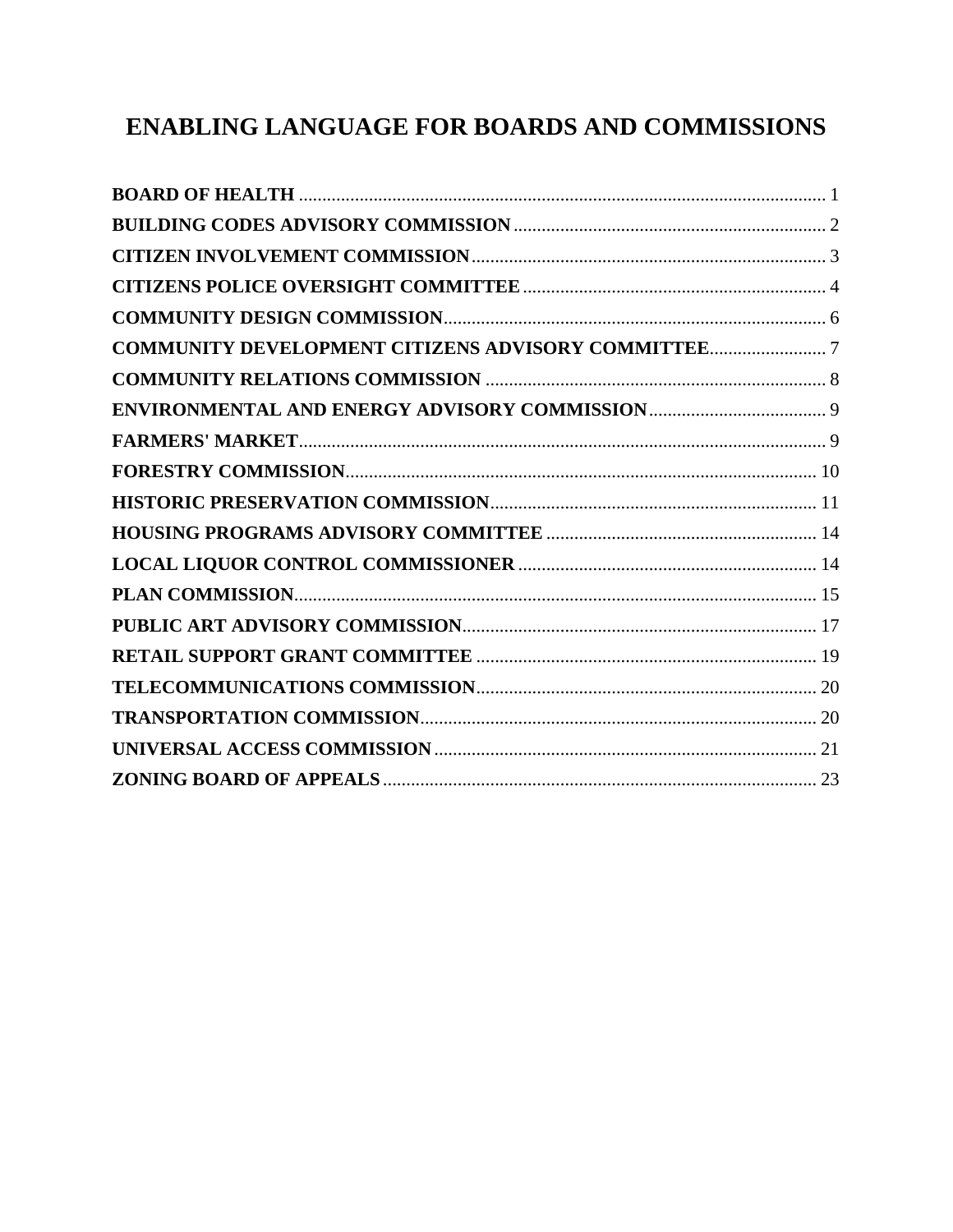## **NOTE: 2-1-7: DESIGNATION OF VILLAGE OFFICERS:**

All elected officials, the Village Manager, the assistant Village Manager, all department heads, members of the Board of Fire and Police Commissioners, Zoning Board of Appeals, Historic Preservation Commission, and members of the boards of trustees of the Police and Fire Pension Funds are designated as officers of the Village.

The members of all other appointed Village boards and commissions shall not be deemed to be officers of the Village as said boards and commissions serve solely in an advisory capacity to the Board of Trustees.

### **BOARD OF HEALTH**

#### 20-2-1: ESTABLISHMENT; TERM OF MEMBERS:

There is hereby established an advisory board in and for the Village which shall be known as the Oak Park Board of Health and which shall be composed of seven (7) members including a chairperson and six (6) other members to be appointed by the Village President with the concurrence of the Board of Trustees. One member may be a high school student. All appointments shall be for three (3) year terms on a staggered basis with approximately one-third (1/3) of the Board being appointed each year. (Ord. 2001-0-47, 4-2-01)

#### 20-2-2: SECRETARY:

The Director of Public Health shall serve as secretary of the Board of Health but shall not have the right to vote. It shall be the secretary's duty to keep a written record of all meetings of the Board which shall be kept on file in the office of the Director. (1981 Code)

#### 20-2-3: BOARD OF HEALTH AUTHORITY:

The Board of Health is an advisory body to the Director of the Department of Public Health and the Board of Trustees, and as such has authority to make recommendations as to such rules, regulations and orders as it may deem necessary for the preservation and improvement of public health and for the prevention and/or suppression of disease. (1981 Code)

#### 20-2-4: QUORUM:

Four (4) members of the Board of Health shall constitute a quorum thereof. (1981 Code; amd. Ord. 2001-0-47, 4-2-01)

#### 20-2-5: MEETINGS:

The Board of Health shall hold monthly meetings and may also hold such additional special meetings as may be deemed advisable upon call of the chairman of the Board of Health, or upon request by the Director of Public Health, the Village Manager, or the Board of Trustees. (1981 Code)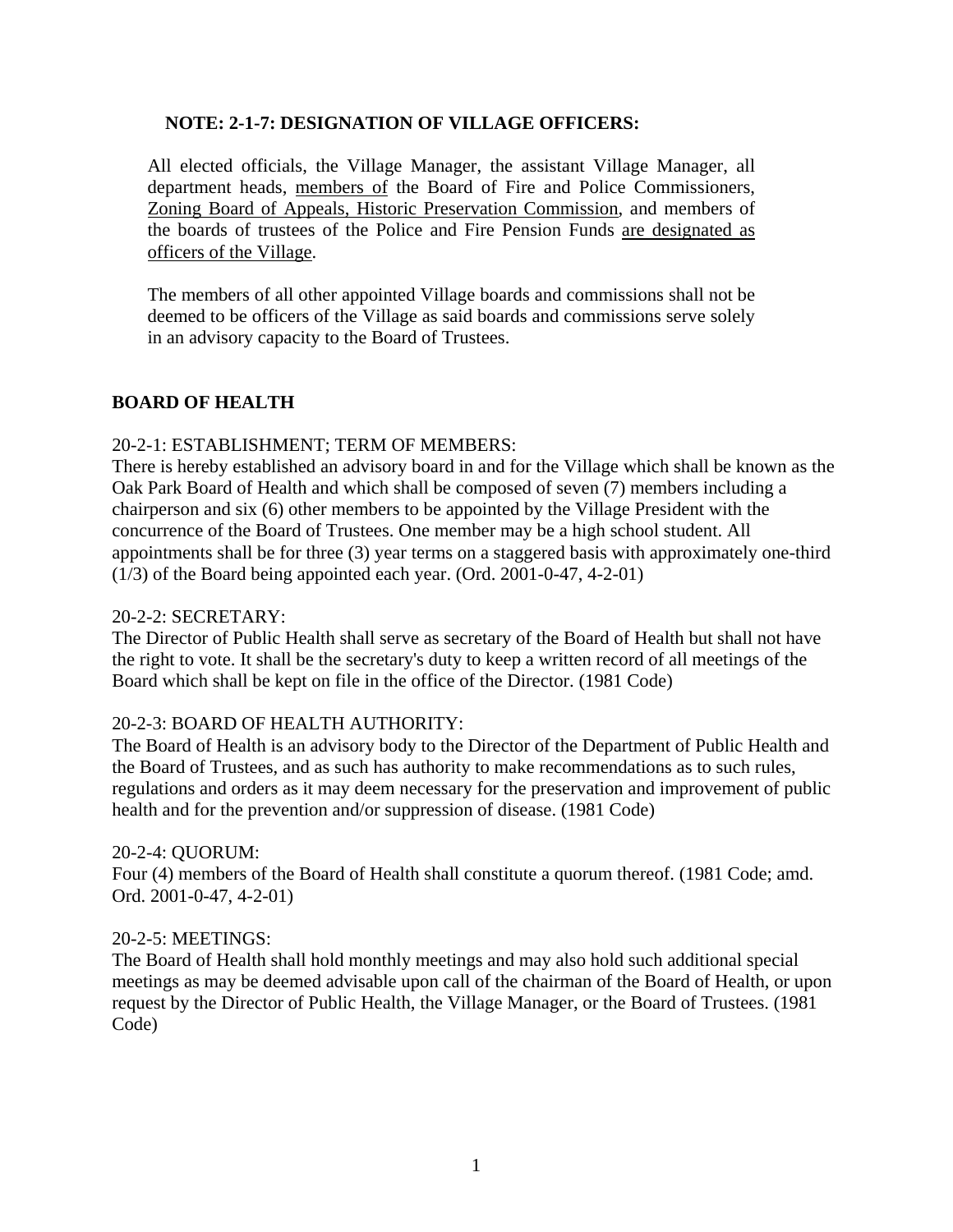# **BUILDING CODES ADVISORY COMMISSION**

### 2-20-1: CREATION:

There is hereby created and established in and for the Village of Oak Park a commission to be hereafter known as the Building Codes Advisory Commission. (Ord. 1999-0-8, 3-15-99)

#### 2-20-2: MEMBERSHIP:

The Commission shall consist of a chairperson and six (6) members appointed by the President with the consent of the Village Board. All Commission members shall be qualified electors of Oak Park and shall not be employees of the Village. The Commission shall include:

A. A registered design professional who is a registered architect;

B. A licensed Illinois plumber or registered design professional with plumbing engineering experience;

C. A licensed electrician or registered design professional with electrical engineering experience;

D. An HVAC contractor or registered design professional with mechanical engineering experience;

E. A fire protection contractor or a design professional with fire protection engineering experience;

F. A building code professional who is a Certified Building Official or Master Code Professional;

G. A contractor in any construction trade who currently is licensed to do business in the Village of Oak Park. (Ord. 2008-0-030, 7-21-08)

# 2-20-3: TERMS OF OFFICE:

The chairperson and one Commission member shall be appointed to three (3) year terms. Two (2) members shall be appointed to two (2) year terms and the remaining one member to a one year term. Thereafter, each new member shall serve for three (3) years or until a successor has been appointed. (Ord. 1999-0-8, 3-15-99)

# 2-20-4: DUTIES:

The Commission shall have the following duties:

A. Review each new edition of the model codes and recommend local amendments to the Director of Code Administration. The Director will formulate final code amendment recommendations for presentation to, and adoption by the President and Board of Trustees, based upon Commission recommendations, staff and community input and other information available to the Director.

B. Review and recommend to the Director of Code Administration the approval or denial of the use of alternate materials or methods of construction to those prescribed by the codes. Prior to recommending approval of any alternative method or material, the Commission must first find that, for the purpose intended, the method or material complies with the intent of the code and is at least the equivalent of that prescribed by the code in quality, strength, effectiveness, fire resistance, durability and safety.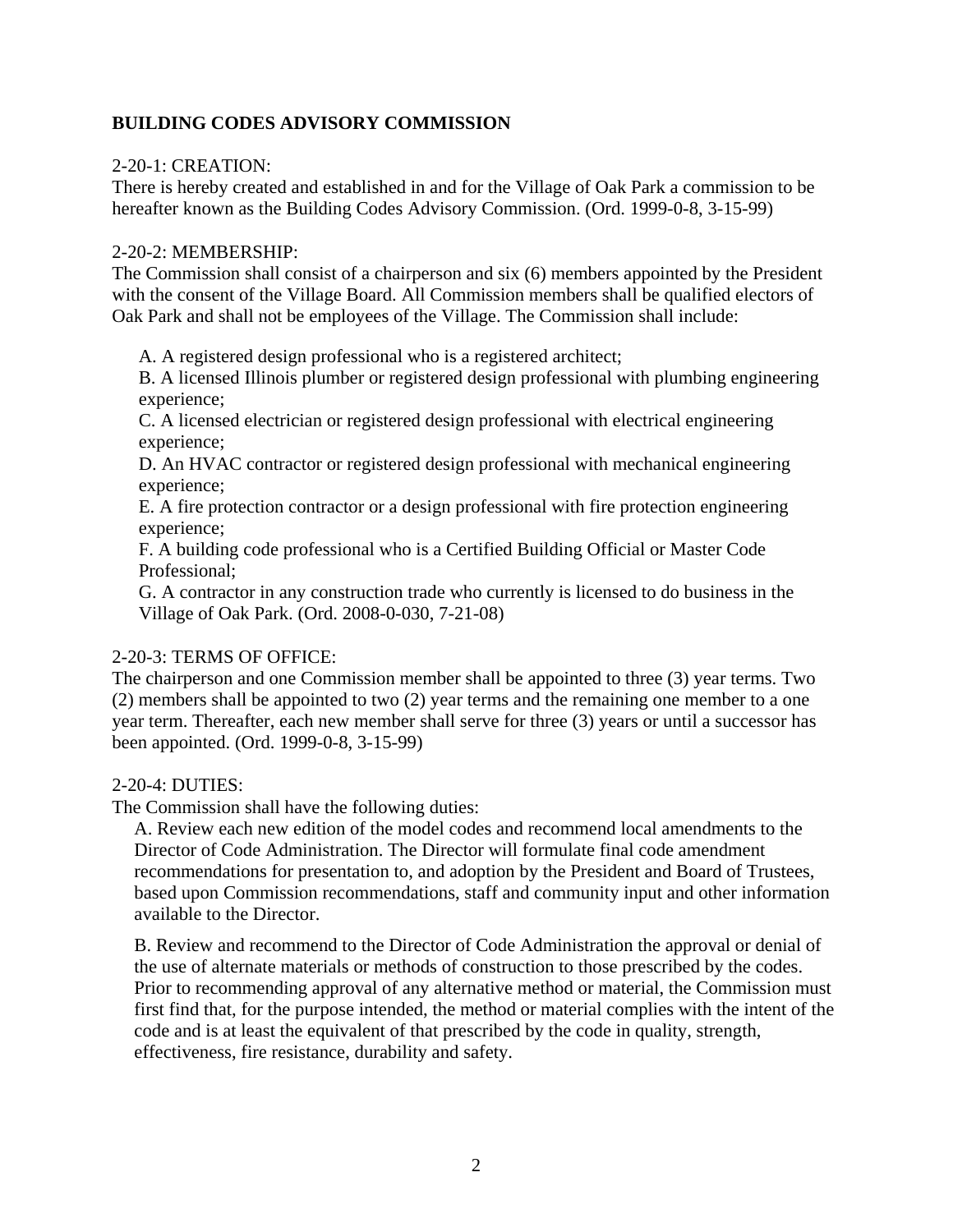C. Advise the Director of Code Administration, at the Village Manager's or Director's request, with regard to requests for modifications of specific code requirements. Prior to recommending a modification, the Commission must first find that a special reason exists which makes compliance with the strict letter of the code impractical in a given case, that the modification is in conformity with the intent and purpose of the code, and that such modification does not reduce the level of fire protection or structural integrity of any structure to which it is applied.

D. Provide code interpretations to the Department of Code Administration, upon request, which address the intent and applicability of code provisions and acceptable alternative materials or methods of construction. (Ord. 1999-0-8, 3-15-99)

### 2-20-5: ADVISORY RECOMMENDATIONS:

Commission recommendations are advisory only and are intended to provide the Director of Code Administration with preliminary technical and professional information and guidance which, when considered in conjunction with other information available to the Director, will assist him or her in formulating final decisions and policies which are appropriate for the Village. As preliminary information used in the formulation of final policies and decisions, Commission recommendations are not binding on the Director and are exempt from disclosure to the public under the Freedom of Information Act. (Ord. 1999-0-8, 3-15-99)

### 2-20-6: LIMITATIONS OF AUTHORITY:

The Commission shall have no authority relative to the administrative provisions of the codes nor shall the Commission be empowered to waive the requirements of any code. (Ord. 1999-0-8, 3-15-99)

# **CITIZEN INVOLVEMENT COMMISSION**

# 2-35-1: ESTABLISHMENT; DUTIES; STAFFING:

A. There is hereby established in and for the Village of Oak Park a Citizen Involvement Commission in order to foster citizen participation in the various boards, commissions and committees of the Village, and also to encourage volunteer participation in Village government and its activities. The duties of the Commission shall include the following: to be responsible for the recruitment of volunteers for the boards, commissions and committees of the Village, including holding prospects' meetings for said boards, commissions and committees in conjunction with the office of the Village Clerk; to act as liaisons to and provide support for said various boards, commissions and committees; and to provide education about and recognition for the activities of the Citizen Involvement Commission and said various boards, commissions and committees, including the sponsorship of the annual Volunteer Recognition Reception.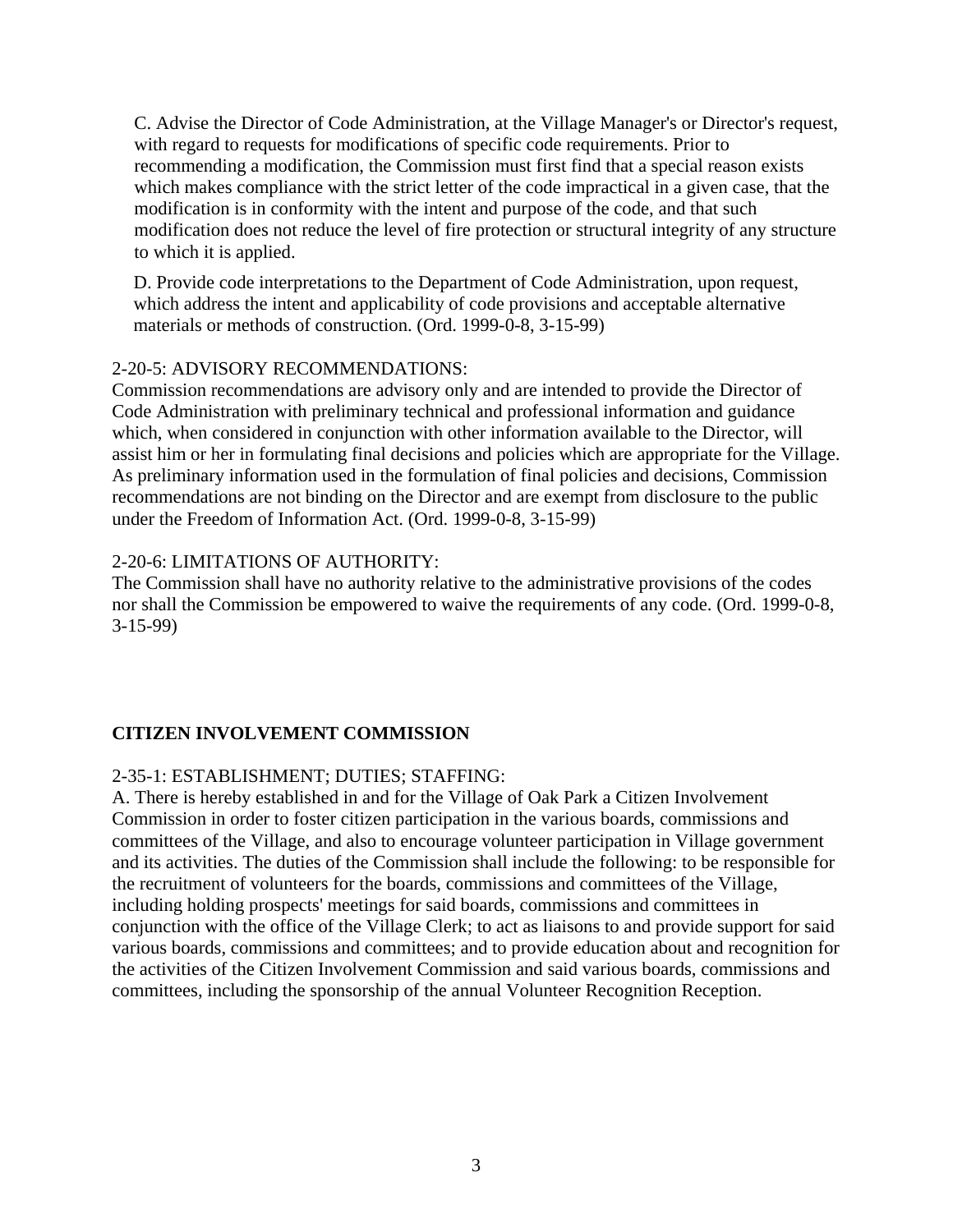B. The Citizen Involvement Commission shall work closely with the office of the Village Clerk. The Village Clerk shall maintain all records and documentation pertaining to volunteer participation in Village government and its activities, including all records of the Citizen Involvement Commission, and shall maintain all records of the Commission's business, including all regular and special meetings. (Ord. 1999-0-8, 3-15-99) 2-35-2: COMPOSITION:

The Citizen Involvement Commission shall consist of a chairperson and twelve (12) members, including a chairperson to be appointed by the Village President, by and with the consent of the Village Board of Trustees. All terms shall be for a three (3) year period on a staggered basis, with the chairperson and four (4) members or five (5) members appointed each year. (Ord. 1999-0-8, 3-15-99)

# **CITIZENS POLICE OVERSIGHT COMMITTEE**

### 2-30-1: CREATION; TERMS:

There is hereby established the Citizens Police Oversight Committee, to consist of seven (7) Oak Park citizens to be appointed by the Village President with the advice and consent of the Board of Trustees, with one of the citizens to be designated by the Village President as chairperson. In appointing the members of the Citizens Police Oversight Committee, the Village President shall consider the diversity and varied backgrounds of all citizens of Oak Park. Terms on the Citizens Police Oversight Committee shall be three (3) years, except that the initial term of two (2) members shall be one year and the initial term of an additional two (2) members shall be two (2) years. (Ord. 1991-0-48, 8-19-91; amd. Ord. 1997-0-32, 8-4-97) 2-30-2: DUTIES:

The Citizens Police Oversight Committee shall be an advisory committee to the President and Board of Trustees and is hereby authorized as follows:

A. To receive and to then refer complaints from citizens in accordance with the procedures to be promulgated pursuant to Section 2-30-3 of this Article, and thereafter to monitor and evaluate the processing of all citizen complaints in regard to police misconduct, including, but not limited to, allegations of discriminatory conduct and/or treatment and the use of excessive force.

B. To receive and review complaints from members of the Police Department, sworn and unsworn, regarding discriminatory or other unfair treatment by the Police Department, or any of its individual members, and/or by the Village, or any of its individual employees, but only at such time as the members shall have exhausted all other applicable means of internal dispute and/or grievance resolution available to them within the Police Department and within the Village government and set forth in the operating procedures adopted in accordance with Section 2-30-3 of this Article. The Committee may, however, receive complaints from members of the Police Department who have not exhausted all available means for the internal resolution of disputes and/or grievances where the member's use of the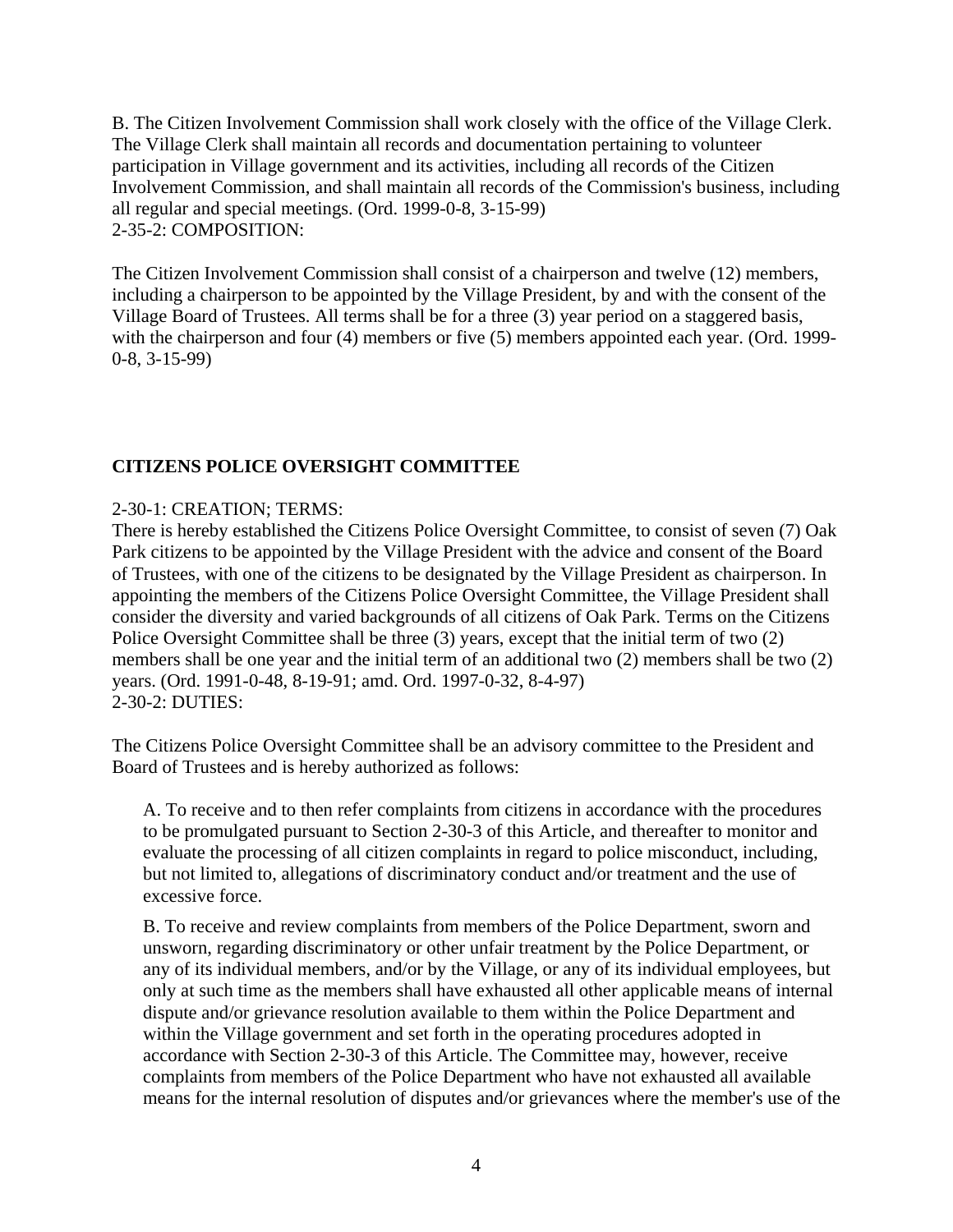existing internal means for dispute and/or grievance resolution is not feasible due to extraordinary circumstances. The Committee shall refer all complaints so received to the President and Board of Trustees as may be necessary and appropriate, and shall advise the President and Board of Trustees regarding the Committee's review of same.

C. To monitor and evaluate the pattern of discipline and/or the administration of sanctions within the Police Department.

D. To monitor and evaluate Village efforts in the Police Department in regard to racial and cultural diversity in such areas as training, recruitment, promotions and interpersonal relations.

E. To meet with and provide written reports to the Village Board or such standing or ad hoc committee of the Village Board as the Village Board may designate, on a semi-annual basis, concerning the Committee's activities and any information and analysis of such information which the Committee may have compiled as a result of its activities during the preceding six (6) months. In addition to the required semi-annual meetings and reports, the Committee may report to the Village Board on special items of concern within its purview at any time or with any degree of frequency which the Committee deems appropriate or necessary. (Ord. 1991-0-30, 6-3-91; amd. Ord. 1997-0-32, 8-4-97)

#### 2-30-3: ESTABLISHMENT OF OPERATING PROCEDURES:

Within forty five (45) days of the enactment of this Article, the Village Manager shall submit to the President and Board of Trustees, for their concurrence by resolution, as submitted or as the Village Board may amend, a set of operating procedures to be followed by the Village and Police Department staffs and the members of the Citizens Police Oversight Committee in regard to the intake, referral and processing of citizen and Department member complaints, and the reporting of information from the Police Department to the Citizens Police Oversight Committee and, then, from the Citizens Police Oversight Committee to the Village Board in such a manner and to such a degree as to enable the President and Board of Trustees to have a complete, accurate and current picture of Department member internal relations, Department/community relations and the functioning of the Department complaint processing system on a semi-annual basis.

The operating procedures shall include, but shall not be limited to, procedures which provide for: a) a variety of citizen access points to the Village complaint filing process, b) a sufficient breadth and frequency of Police Department information reporting to the Committee to ensure thorough and comprehensive reporting by the Committee to the Village Board on at least a semi-annual basis, c) a regularized Departmental complaint investigation process which establishes time frames within which specified procedures must be accomplished, thereby assuring timely responses to complaints, d) a mechanism for initiating an outside complaint investigation process under extraordinary circumstances, e) a process for the Committee's receipt and review of any citizen's expressed dissatisfaction with the Police Department's processing of the citizen's complaint and for the referral of the citizen's expressed dissatisfaction to the Village Board, along with the recommendation of the Committee based upon its review of same, f) clear standards requiring the safeguarding of the anonymity of police officers and complainants under certain circumstances, and the full disclosure of the identities of police officers and complainants under other circumstances, and g) a system capable of maintaining anonymity while alerting the Committee to multiple complaints against individual officers. (Ord. 1991-0-30, 6-3-91; amd. Ord. 1997-0-32, 8-4-97)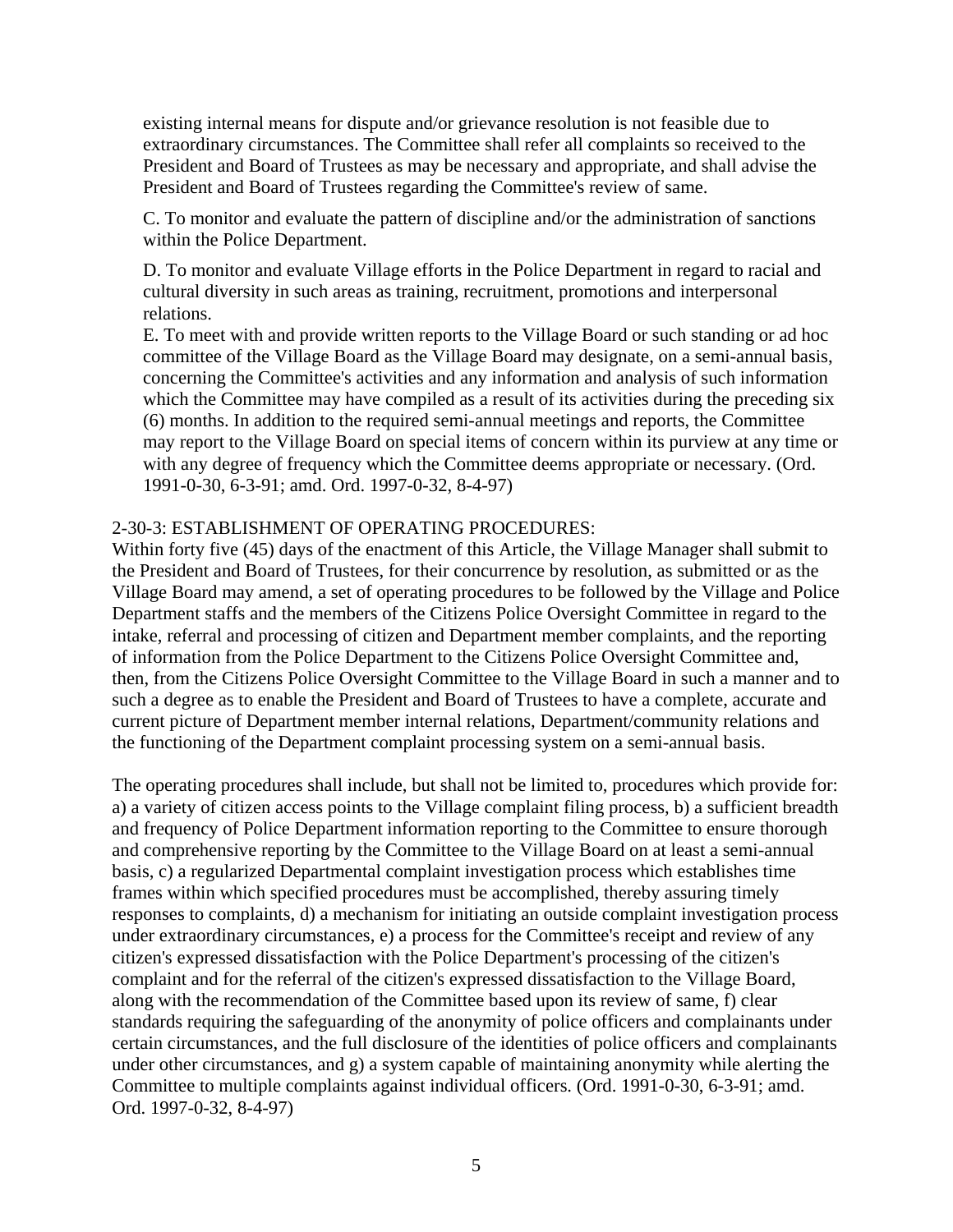#### 2-30-4: DUTY TO ABIDE BY THIS ARTICLE AND OPERATING PROCEDURES:

Members of the Citizens Police Oversight Committee shall abide by the terms and provisions of this Article and the operating procedures established hereunder. In particular, the members of the Committee are bound to protect the confidentiality of Village and Police Department records and the anonymity of the members of the Police Department, complainants and witnesses in strict conformity with this Article and the operating procedures established hereunder. (Ord. 1991-0- 30, 6-3-91; amd. Ord. 1997-0-32, 8-4-97)

# 2-30-5: FAILURE TO ABIDE BY THIS ARTICLE AND/OR OPERATING PROCEDURES; REMOVAL:

The failure to abide by the provisions of this Article and/or the operating procedures established hereunder shall subject members of the Citizens Police Oversight Committee to removal from the Committee for cause upon the filing of written charges and after an opportunity to be heard in their own defense before a public meeting of the President and Board of Trustees. A majority vote of the President and Board of Trustees shall be required to remove any such member from office. (Ord. 1991-0-30, 6-3-91; amd. Ord. 1997-0-32, 8-4-97)

# **COMMUNITY DESIGN COMMISSION**

#### 2-18-1: CREATION:

There is hereby created and established in and for the Village of Oak Park a commission to be hereafter known as the Community Design Commission, which shall consist of a chairperson and twelve (12) members.

The members and chairperson shall be appointed on a staggered basis by the President with the consent of the Village Board. Members shall serve without compensation for three (3) year terms. At least six (6) of the members shall be trained as design professionals. The remaining members can be from other backgrounds and professions, provided they share an interest in the work of the Commission. (Ord. 1999-0-2, 2-1-99)

#### 2-18-2: OBJECTIVES:

The Commission shall function with the objective of developing a continuous program to enhance the aesthetic quality of life in the Village with a view to maintaining and strengthening the Village as a flourishing community of growth, quality and beauty. Its functions shall include, but not necessarily be limited to:

A. Actively promoting ever-increasing pride of ownership and higher level maintenance of Oak Park dwellings, apartment buildings, commercial buildings and other structures; including, but not limited to, promoting, organizing, and conducting house and/or garden educational programs, exhibits or shows, and/or awards programs for buildings or areas of exceptional or superior maintenance; and maintaining an annual pictorial record book of Community Design Commission activities, related to beautification.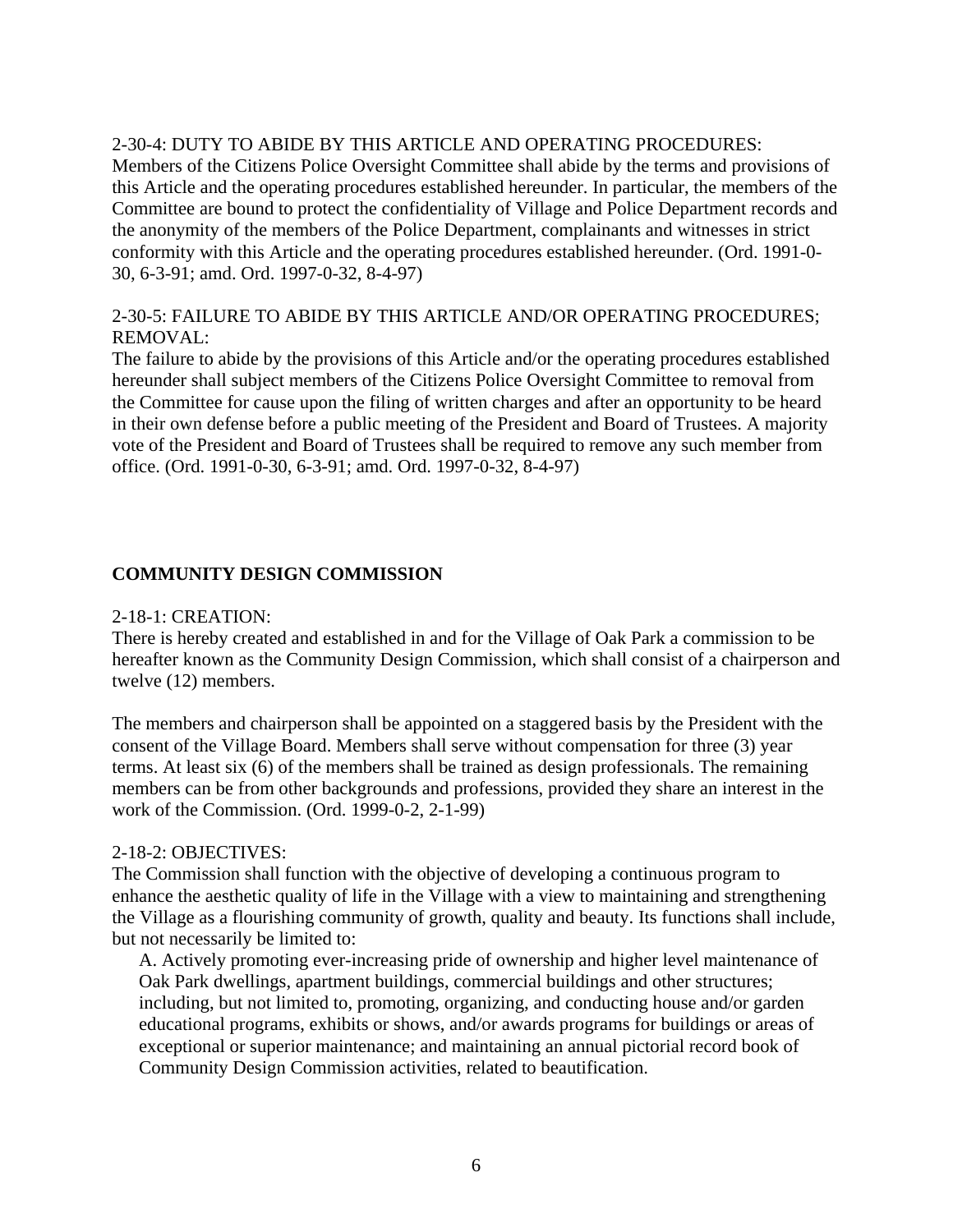B. Hold public hearings acting as the Design Review Commission in connection with applications for sign variances and to make recommendations to the President and Board of Trustees regarding said applications, pursuant to Section 7-7-6 of this Code.

C. Researching and recommending to the Board of Trustees public improvements in streets or alleys, cul-de-sacs, public yard and building improvements, and possible sites for additional recreational facilities, walks and/or malls; and in connection therewith, researching and recommending decorative paving, signs, lighting, flowers, plants, shrubbery, trees and landscaping and/or seasonal plantings therefor.

D. Studying and recommending action to alleviate and/or eliminate eyesores and/or litter on both public and private property; and/or conducting active antilitter campaigns.

E. Stimulating civic organizations' care of small plats of relatively visible public lands as socalled "mini-gardens", and maintaining and coordinating an active program of such minigardens.

F. Researching and recommending revisions and additions to ordinances which relate to aesthetic values with particular attention to signs.

G. Acting as a resource in aesthetics and design to other government agencies and civic organizations, maintaining liaisons with these organizations when appropriate to achieve a uniform approach to Village beautification. (Ord. 1997-0-32, 8-4-97)

# **COMMUNITY DEVELOPMENT CITIZENS ADVISORY COMMITTEE**

#### 2-34-1: CREATION:

There is hereby created and established in and for the Village of Oak Park a committee to be hereafter known as the Community Development Citizens Advisory Committee ("CDCAC"), which shall consist of the following members:

- A. Chairperson;
- B. Eight (8) members;
- C. A liaison from the Village Board of Trustees, as an ex officio member;
- D. A liaison from the Citizen Involvement Committee, as an ex officio member.

The members and chairperson shall be appointed on a staggered basis by the President with the consent of the Village Board. Members shall serve without compensation and shall be appointed for three (3) year terms. (Ord. 1999-0-2, 2-1-99)

#### 2-34-2: OBJECTIVES:

The purpose of the CDCAC is to make recommendations to the Village Board on the use of community development funds and/or issues. (Ord. 1999-0-2, 2-1-99)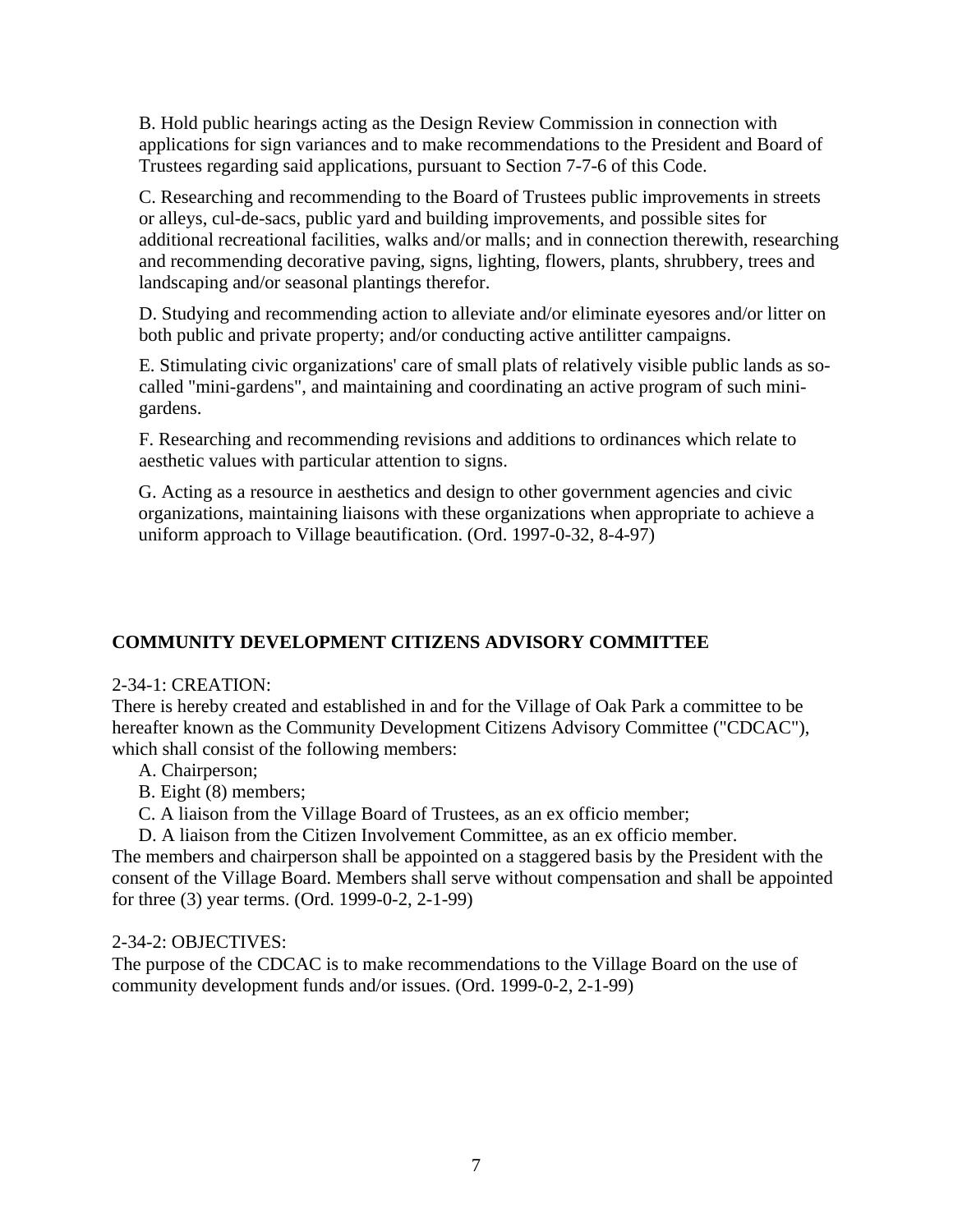2-34-3: DUTIES:

A. Review applications for the Community Development Block Grant Program and the Emergency Shelter Grants Program and advise the Village Board of their recommendations.

B. Review the Consolidated Plan and its annual update, the Action Plan, for submittal to the U.S. Department of Housing and Urban Development.

C. Cooperate with and provide support to other Village commissions, committees, task forces and departments when community development issues impact their responsibilities.

D. Work with the Community Services Department to inform the public of how community development dollars are spent. (Ord. 1999-0-2, 2-1-99)

#### 2-34-4: POWERS:

A. The Committee shall serve as an advisory body to the Village Board of Trustees on matters pertaining to community development. This shall be construed to mean matters including, but not limited to, economic development, housing, public services and public improvements as defined under the Community Development Block Grant Program and/or the Emergency Shelter Grants Program.

B. The Committee shall advise Village staff, as requested, on community development issues.

C. The Committee shall meet as often as deemed necessary by the Committee chair to review application proposals and advise the Village Board on the Community Development Block Grant Program and/or Emergency Shelter Grants Program. (Ord. 1999-0-2, 2-1-99)

# **COMMUNITY RELATIONS COMMISSION**

# 2-19-1: ESTABLISHMENT; COMPOSITION:

There is hereby established a commission to be known as the Village of Oak Park Community Relations Commission. The Commission shall consist of a chairperson and twelve (12) members appointed by the President and subject to the approval of the Board of Trustees for three (3) year terms on a staggered basis with the chairperson and four (4) commissioners appointed during one year and five (5) commissioners appointed in each of the next two (2) years. Two (2) members of the Commission shall be attorneys with experience in housing law, employment law, housing or employment discrimination, civil rights or other related areas of the law. (Ord. 1999-0-8, 3-15- 99)

#### 2-19-2: DUTIES AND FUNCTIONS:

The Community Relations Commission shall, in addition to performing the duties delineated in Chapter 13 of this Code, work with the Community Relations Department to secure the furnishing of equal services to all residents; and to develop improved intergroup relations; to encourage and foster fair and equal treatment under the law to all; and to maintain equality of opportunity for employment and advancement in the Village government. (1981 Code)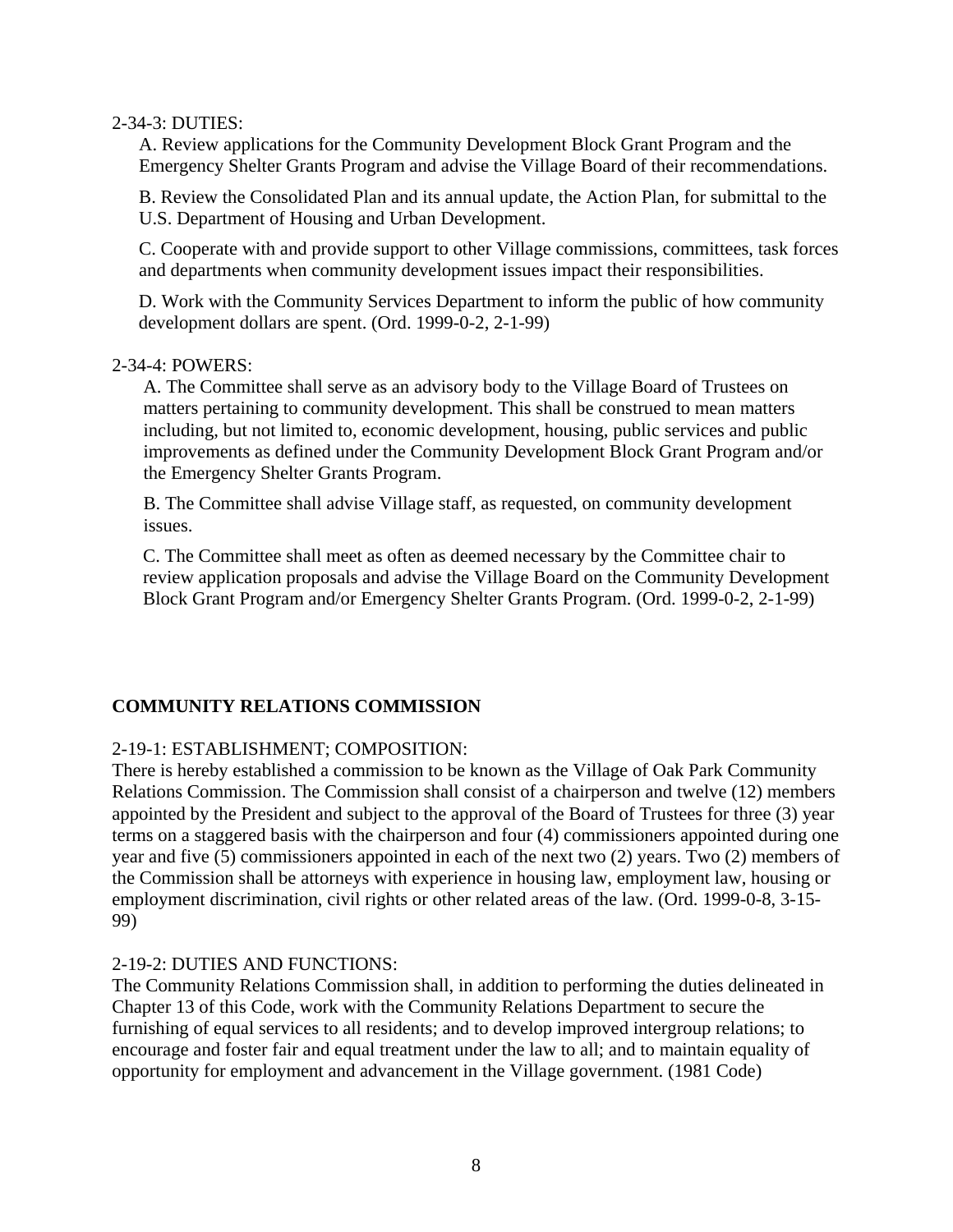# **ENVIRONMENTAL AND ENERGY ADVISORY COMMISSION**

# 2-21-1: ESTABLISHMENT; COMPOSITION:

There is hereby established in and for the Village of Oak Park a commission to be known as the Environmental and Energy Advisory Commission. The Commission shall consist of nine (9) members to be appointed by the Village President and Board of Trustees for three (3) year terms on a staggered basis with three (3) appointments made each year. One member of said Commission shall serve as the chairperson and one member may be a high school student. (Ord. Ord. 2008-0-030, 7-21-08)

# 2-21-2: DUTIES:

The Commission shall advise the Board of Trustees with regard to the following: energy-related matters of concern to the Village; methods of promoting energy efficiency and energy conservation for the Village government and Village residents; the best methods of maintaining an environment beneficial to the Village and as free from pollution as is practical and is reasonable; methods to promote recycling and reduce waste in the Village; and solid waste management-related matters generally in the Village. (Ord. 1997-0-32, 8-4-97)

# **FARMERS' MARKET**

## 18-2-11: CREATION OF FARMERS' MARKET COMMISSION:

A. Members: There is hereby created a Farmers' Market Commission composed of eleven (11) members including a chairperson, each of whom shall serve without compensation.

B. Appointment And Term Of Office: The chairperson and ten (10) members of the Commission shall be appointed by the President, with the advice and consent of the Board of Trustees. Such appointment shall be on a staggered basis for a term of three (3) years, with the chairperson and three (3) members appointed during one year, three (3) members appointed the following year and four (4) members appointed in the following year. Commissioners shall be eligible for reappointment. Any vacancy shall be filled in like manner to an original appointment and shall be for the balance of the term of the vacated office. Any member may be removed by the President for failure to regularly attend meetings or for inattention to duties. All commissioners shall be residents of the Village. Each commissioner shall have one vote.

C. Ex Officio Members Of The Commission: In addition to the eleven (11) members of the Commission appointed hereunder, the Public Health Director or a member of that staff designated by the Director shall be an ex officio member of the Commission.

D. Market Manager: The appointment of the Market Manager shall be made by the Village Manager.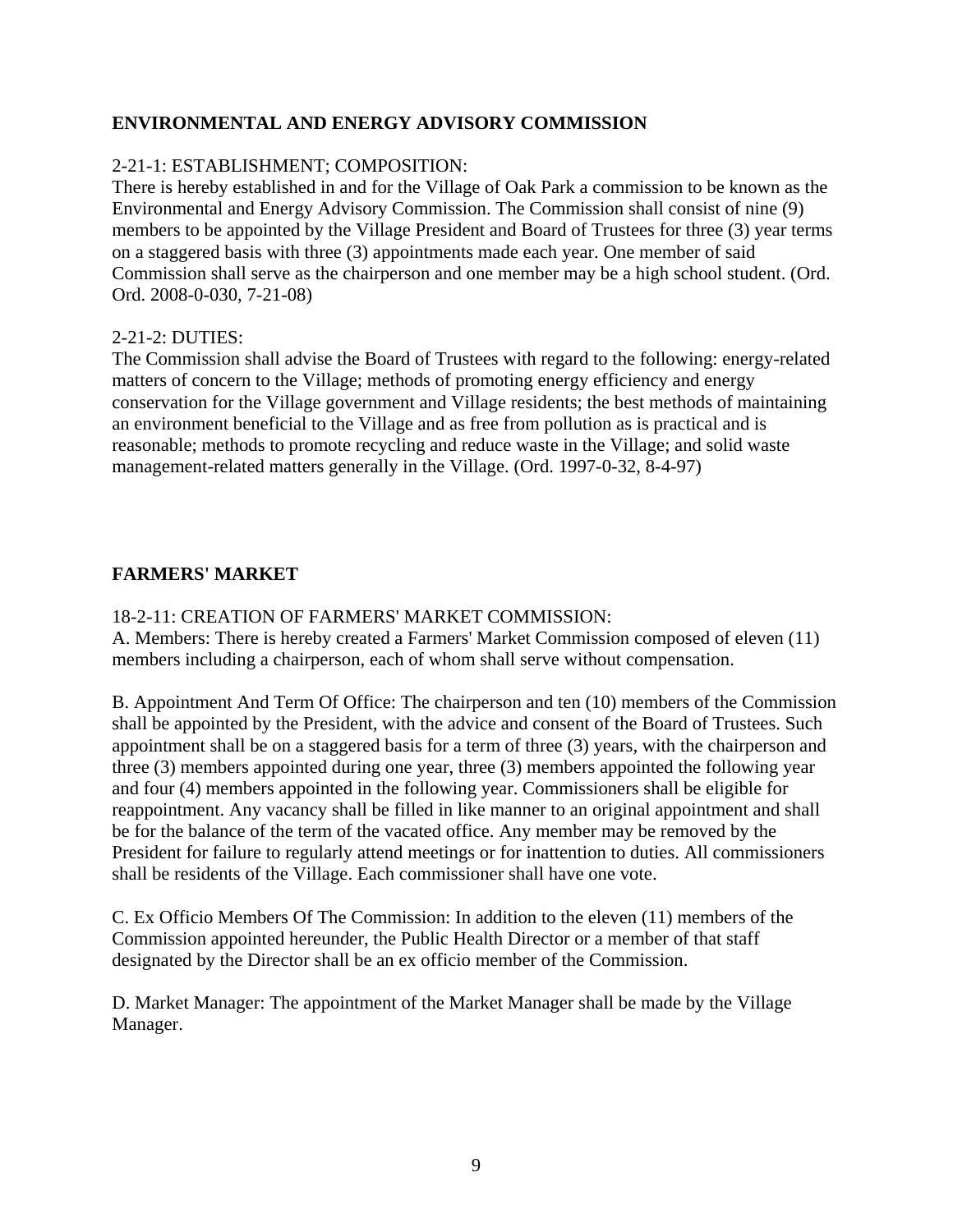E. Powers And Duties: It shall be the duty of the Farmers' Market Commission to review the activities of the market and make recommendations to the Village Board for any changes in operating policies or regulations necessary to improve the operations of the market. Further, the Commission, in conjunction with the Market Manager, will review pending permit suspensions or revocations for which the aggrieved permittee has submitted a timely request for review. At the conclusion of a review, the Commission shall prepare a written recommendation to the Market Manager which shall include the opinion of the Commission as to whether a violation of the farmers' market rules or regulations has occurred and, if so, a recommendation as to the appropriate penalty therefor. The Market Commission shall also, at its discretion, recruit owners and producers and publicize the market. (Ord. 2010-0-03, 2-1-10)

# **FORESTRY COMMISSION**

A.Establishment: The Oak Park Forestry Commission (hereinafter "Forestry Commission") is hereby established. Its functions and duties are limited to those set forth in this Article, and as set forth in any other fully enacted ordinance. Nothing in this Article shall be construed as vesting legislative discretion or power in the Forestry Commission.

B.Composition: The Forestry Commission shall be composed of a Chairperson and six (6) members, appointed by the Village President with the advice and consent of the Board of Trustees. The Chairperson and six (6) commissioners shall serve without pay and shall reside within the Village.

C.Appointment Of Members: The chairperson and six (6) members of the Forestry Commission shall serve for a term of three (3) years. Terms shall expire in the following sequence: Year A: Two (2) members Year B: Two (2) members Year C: Chairperson and two  $(2)$  members

D.Removal Of Members: A member of the Forestry Commission may be removed by the Village President with the approval of a majority of the Village Board for good cause.

E.Duties: The Forestry Commission shall perform the following duties:

1. Within a reasonable time after the appointment of the Forestry Commission, upon call of the appointed chairperson, the Forestry Commission shall meet and adopt rules of procedure for whatever regular and special meetings are deemed by the Forestry Commission to be advisable and necessary to the fulfillment of the duties imposed upon it by this Chapter.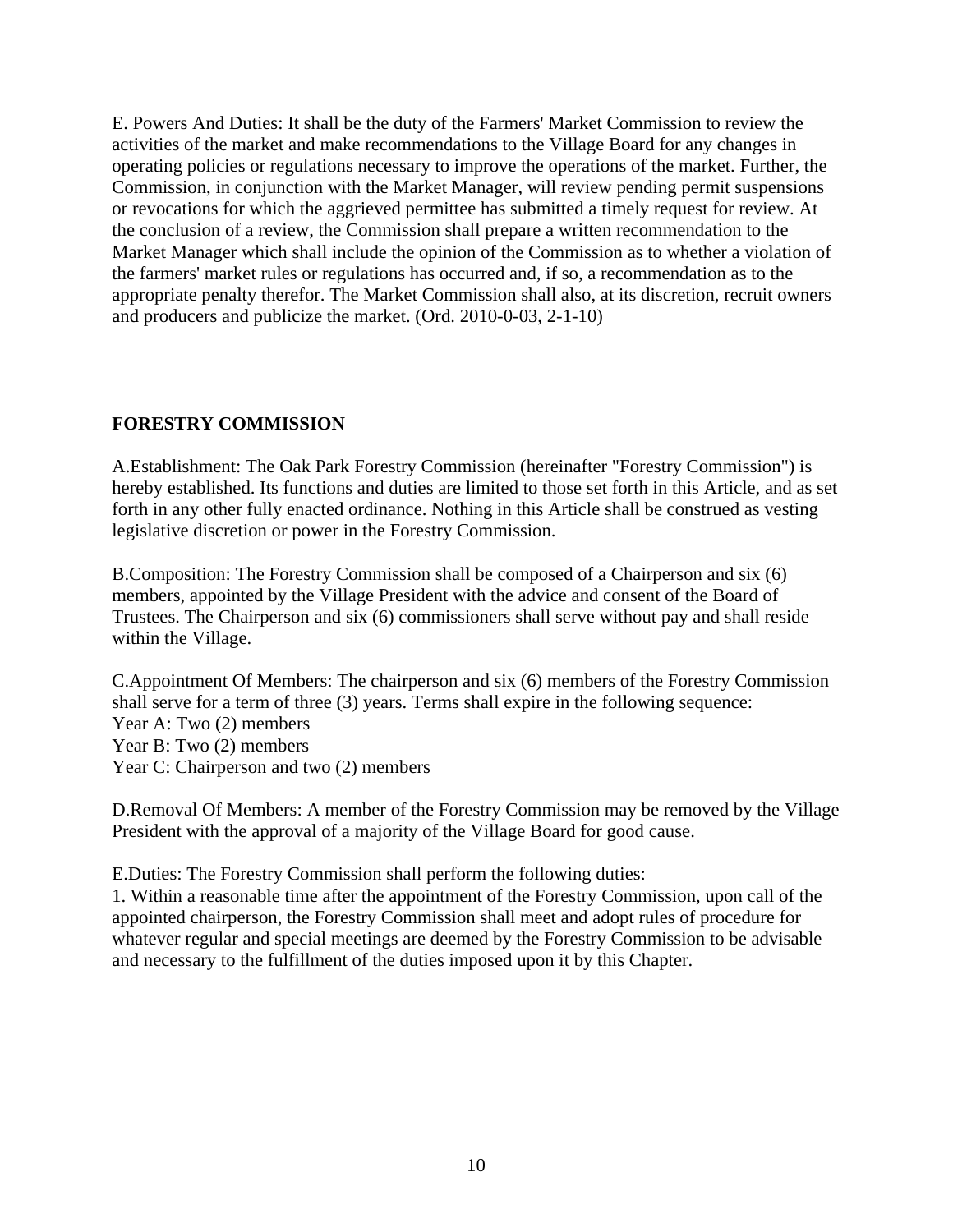2. The Forestry Commission shall advise and consult the Forester on any matter pertaining to forestry, this Chapter and to its enforcement. The topics under which this advice and consultation may be given may include, but are not limited to, any of the following:

a. Amendments to the Oak Park Code dealing with forestry, and alterations or revisions to the Arboricultural Specifications Manual;

b. Policy concerning selection, planting, maintenance and removal of trees and shrubs within the Village;

c. Establishment of educational and informational programs whereby the public may be notified of any matters pertaining to forestry and to the Arboricultural Specifications Manual;

d. Issuance of any approval pursuant to this Article; and

e. Consulting with the Forester and advising the Board in regard to control of Dutch elm disease and other tree and shrub diseases and insect problems. (Ord. 2002-0-11, 3-4-02)

# **HISTORIC PRESERVATION COMMISSION**

#### 2-23-1: ESTABLISHMENT; COMPOSITION:

A. There is hereby established in and for the Village a commission to be known as the Historic Preservation Commission.

B. The Commission shall consist of a chairperson and ten (10) members, to be appointed by the Village President with the consent of the Board of Trustees. Appointments shall be on a staggered basis for terms of three (3) years, with the chairperson and three (3) members appointed during one year and no more than four (4) members and no fewer than three (3) members appointed in each of the two (2) succeeding years.

C. At least eight (8) members of the Commission shall have demonstrated expertise in the discipline of history, architectural history, art history, architecture, engineering, planning, law, real estate, historic preservation or related field. Citizens without such demonstrated expertise shall have a priority with regard to the appointment of members to the three (3) remaining slots on the Commission, except that all commissioners shall have a demonstrated interest, competence or knowledge in historic preservation. (Ord. 1999-0-8, 3-15-99)

#### 2-23-2: DUTIES:

The Commission shall have the following duties:

A. To conduct an ongoing survey and inventory for the purpose of identifying those historic landmarks within the Village that exemplify the architectural, social, cultural, economic and political history of the Village, State or Nation;

B. To receive or make nominations for designation of historic landmarks; to review and recommend designation criteria to the Village Board; to hold hearings; and to recommend to the Board of Trustees such designations;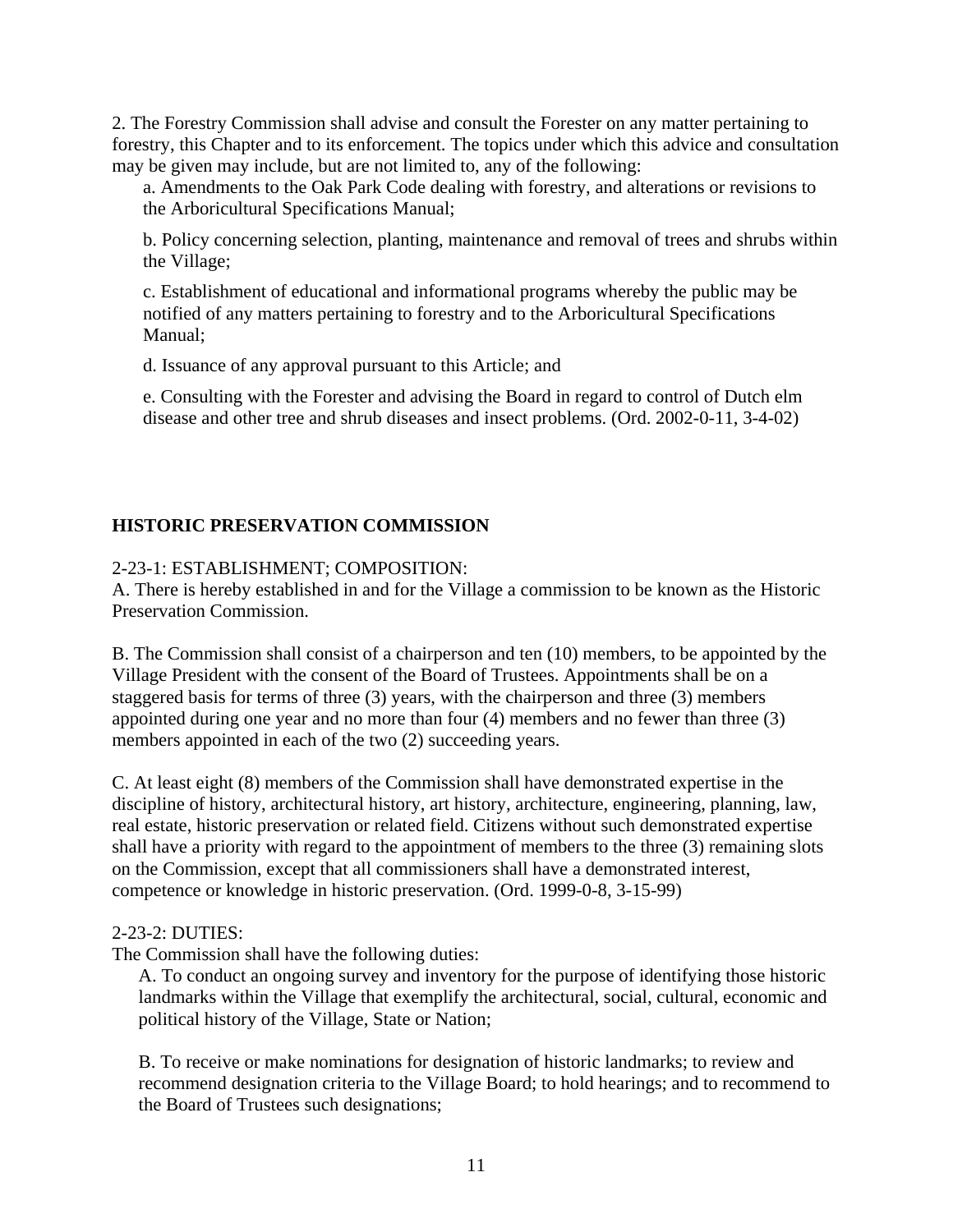C. To recommend to the Village Board the adoption of specific guidelines, based upon the Secretary of the Interior's Standards, to be used in the application of the Village's Historic Preservation Ordinance to the alteration, construction, relocation, removal or demolition of historic landmarks or of properties and/or improvements within historic districts;

D. To review permit applications for alteration, construction, relocation, removal or demolition affecting historic landmarks, and properties and/or improvements in historic districts and to request the presentation of such drawings (floor plans, elevations and details), specifications and other information as may be necessary to review those applications;

E. To approve, modify or deny applications for certificates of appropriateness and certificates of economic hardship for historic landmarks, in accordance with Article 9, Chapter 7 of the Village Code, and to respond to appeals of such decisions to the Village Board; (Ord. 1993-0- 60, 6-7-93)

F. To review proposed zoning amendments, applications for special use permits including planned use developments, subdivisions and applications for zoning variances that affect nominated, proposed or designated historic landmarks and historic districts, and may present evidence at public hearings in support or opposition or make recommendations thereon to the Zoning Board of Appeals, Plan Commission, Community Design Commission and Board of Trustees; (Ord. 1999-0-8, 3-15-99)

G. To recommend to the Board of Trustees the adoption of an appropriate system of historically and architecturally compatible streetscape elements, including, but not limited to, paving materials, curbs, sidewalks, streetlights, street and historic district signage, and to make recommendations for the design and implementation of such streetscape elements;

H. To advise the Village Board, Village Manager, any commission, or other agency on matters affecting nominated, proposed or designated historic landmarks or historic districts;

I. To provide general guidance to interested parties on technical and financial aspects of historic preservation and to indicate to such parties that they may only rely upon independent professional advice and consultation as a basis for final decisions with regard to these matters;

J. To advise and assist interested parties on procedures for inclusion in the National and State Registers of Historic Places;

K. To nominate properties and/or structures, improvements or areas to the Illinois and National Registers of Historic Places;

L. To maintain a library of preservation-related documents and to keep such materials available for public use;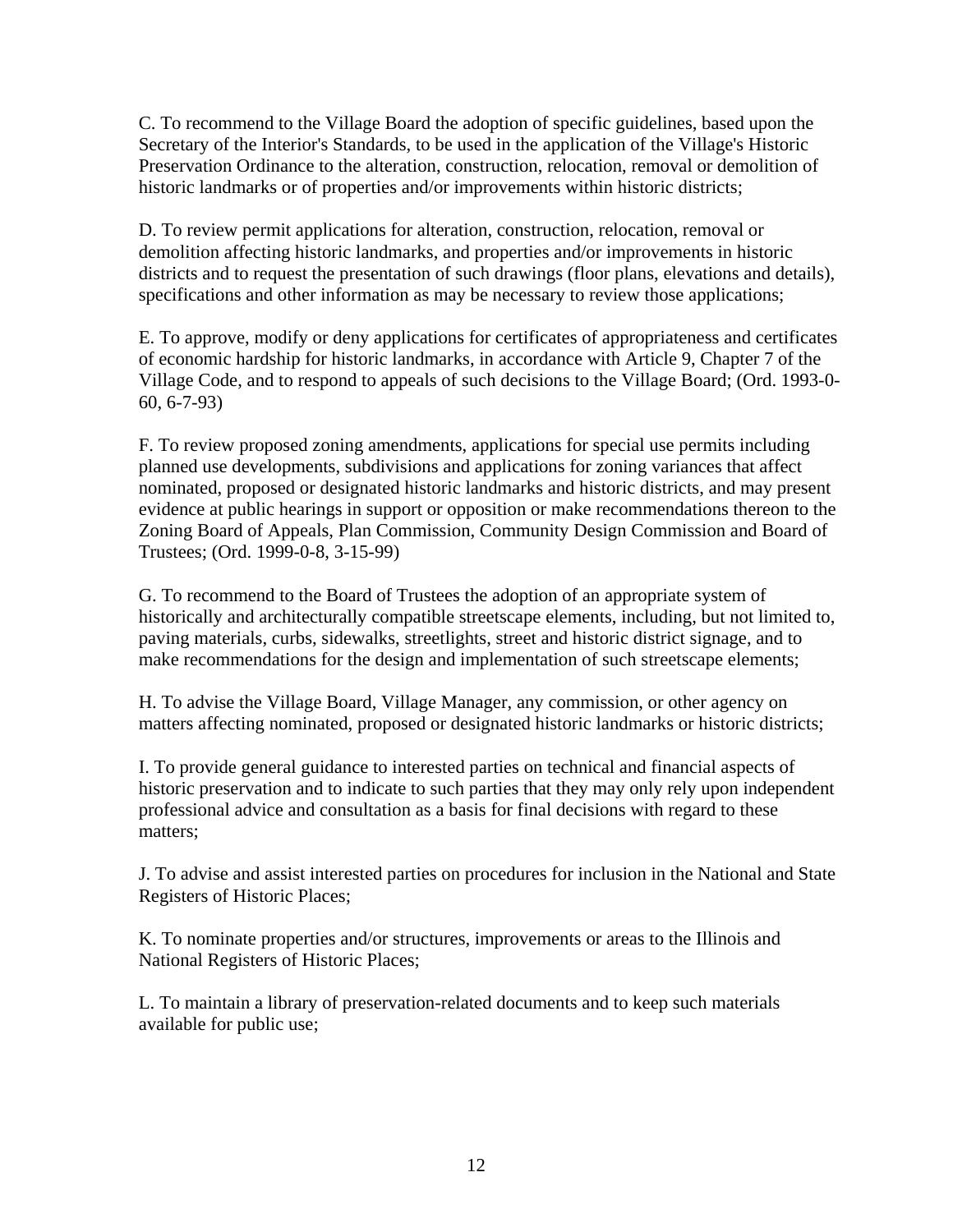M. To inform and educate the citizens of Oak Park concerning the historic and architectural heritage of the Village by publishing, with Village Board authorization and Village staff assistance, appropriate maps, newsletters, brochures, books and pamphlets, and by holding programs and seminars;

N. To call upon assigned Village staff members as well as other expert volunteers for technical advice and assistance;

O. To request the Village Board to retain such specialists or consultants and to request the Village Board to appoint such citizen advisory committees as may be required from time to time;

P. To investigate, review and recommend to the Village Board the acceptance of any gifts of property, transferred to the Village by an entity for the purpose of preserving or enhancing the historically significant aspects of properties, improvements or areas;

Q. To conduct annual inspections on behalf of the Village and to prepare condition reports to the Village Manager and Village Board on all properties, easements or development rights transferred to the Village for the purpose of preservation;

R. To recommend and assist in the application for funds on behalf of the Village from Federal, State and private sources with the Village Manager's prior approval, to further the goals of historic preservation herein set forth;

S. To confer recognition, from time to time, as appropriate, upon owners of historic landmarks or property or structures within historic districts by means of award certificates, plaques or markers;

T. To assume whatever responsibilities and duties may be delegated to it by the Village Board with regard to the Certified Local Government provisions of the National Historic Preservation Act of 1966, as amended;

U. To perform, in a timely and thorough manner, all of the duties delegated to the Commission under the Historic Preservation Ordinance set forth in Chapter 7 Article 9 of the Village Code.

V. To recommend to the Board adoption of the Commission's Rules and Procedures, or amendments thereto. (Ord. 1993-0-60, 6-7-93)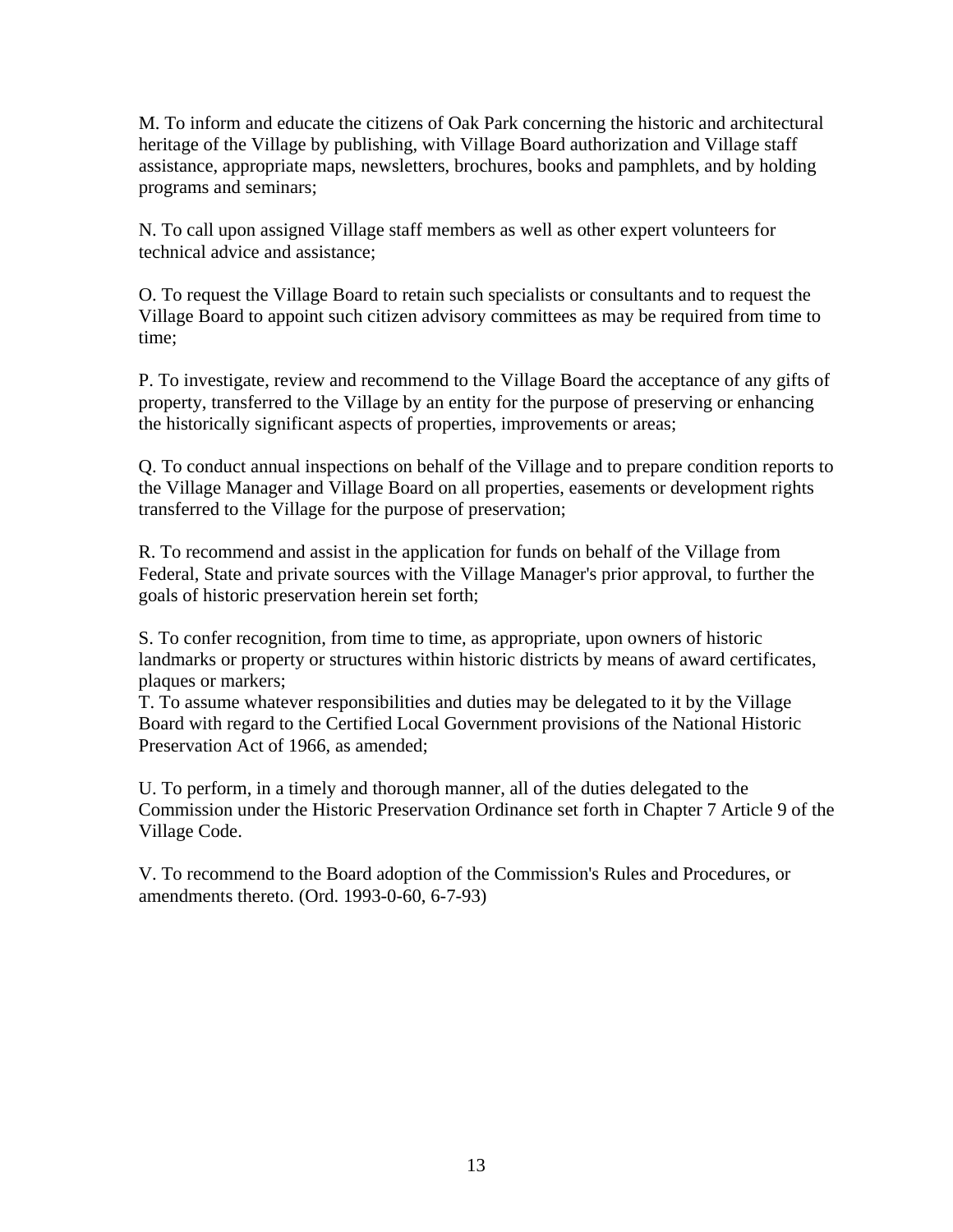#### **HOUSING PROGRAMS ADVISORY COMMITTEE**

#### 2-31-1: CREATION; TERMS:

There is hereby established a Housing Programs Advisory Committee to consist of a Chairperson and six (6) members, all citizens who work, own a business or live in Oak Park, to be appointed by the Village President, with the advice and consent of the Board of Trustees. Terms on the Housing Programs Advisory Committee shall be three (3) years for the Chairperson and all other members of the Committee, except that the initial term of three (3) members of the Committee shall be for one year, and the initial term of two (2) other members shall be for two (2) years. (Ord. 2003-0-45, 10-20-03)

### 2-31-2: DUTIES:

The Committee shall advise the President and Board of Trustees on programs and methods to accomplish the following goals within the Village: a) enhance the quality of residential properties; b) attract an economically and racially diverse population; c) develop and maintain affordable housing options; and d) increase the value of residential properties. To accomplish these goals, the Committee and Village staff shall work together to target housing needs within the Village, evaluate present programs in addressing these needs and propose the creation of new programs and the enhancement of existing programs to meet these needs. The Committee shall also evaluate loan packages prepared by staff as a part of any established Village housing rehabilitation loan program and shall advise the President and Board of Trustees with regard to same. The Village Planning and Zoning staff shall keep the Committee informed on planning and zoning issues which may impact upon the housing goals set forth hereinabove and the Committee shall advise the President and Board of Trustees with regard to same. (Ord. 1991-0-49, 8-19-91; amd. Ord. 1997-0-32, 8-4-97)

# **LOCAL LIQUOR REVIEW BOARD**

The President of the Board of Trustees of the Village of Oak Park shall be the Local Liquor Control Commissioner and shall be charged with the administration within the Village of the appropriate provisions of this Chapter; and whenever the term "Commissioner" is used herein, such term shall refer to the Local Liquor Control Commissioner.

The President of the Board of Trustees, with the consent of the Village Board of Trustees, shall appoint a **Liquor Control Review Board** of five (5) Oak Park residents to investigate and review all applications, renewals and complaints; to investigate the operation of all licensed establishments, conduct hearings, receive evidence and sworn testimony and make recommendations to the Commissioner. Members of the Board shall serve, without compensation, for a term of three (3) years. The President of the Board of Trustees shall appoint a chairperson, with the consent of the Board of Trustees, from among the members of the Liquor Control Review Board to serve as chairperson for a term of one year. The President of the Board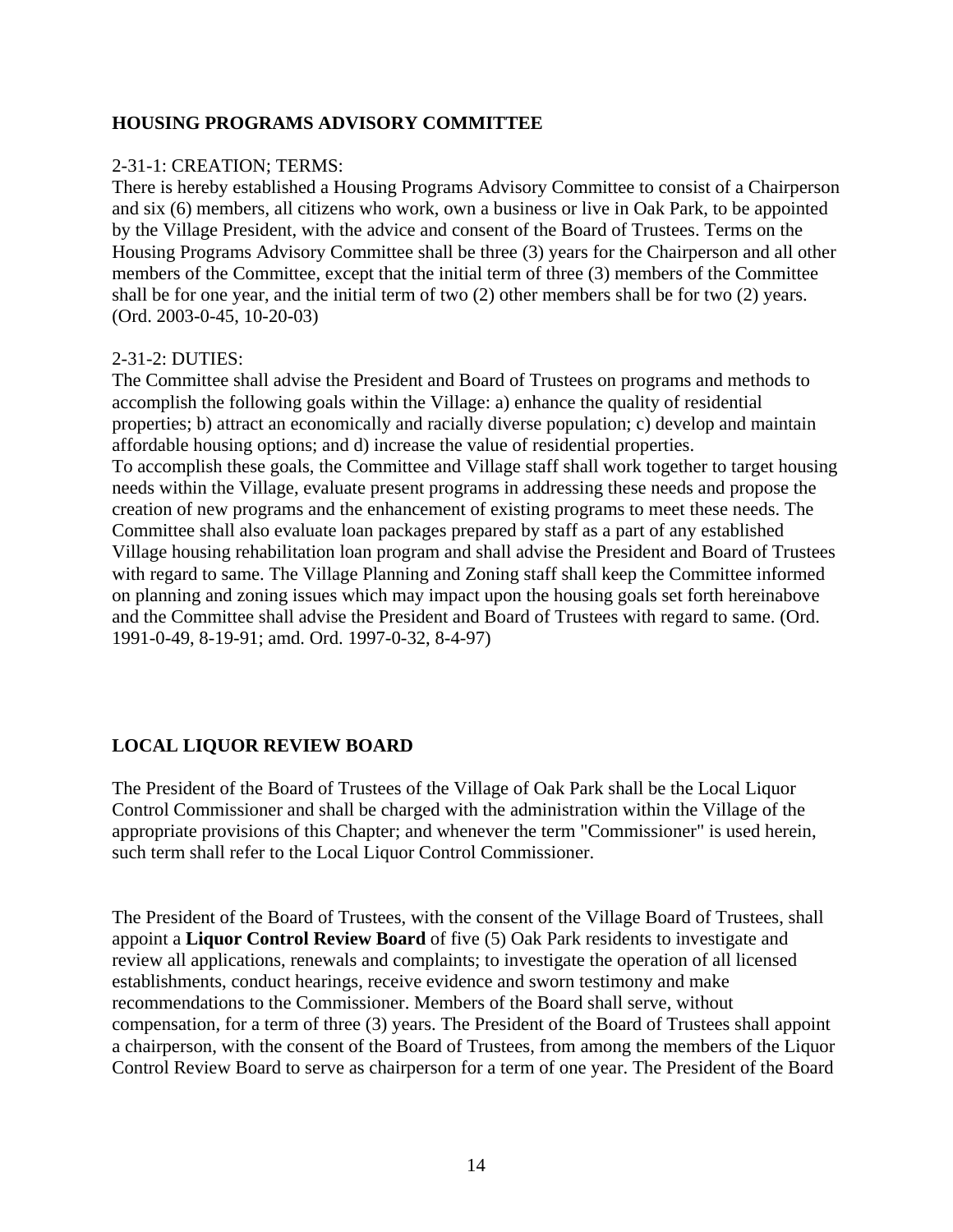of Trustees, as Local Liquor Control Commissioner, shall also serve as a nonvoting ex officio member of the Liquor Control Review Board.

The Commissioner shall notify the Board of Trustees of the Commissioner's activities and shall have the following powers, functions and duties with respect to licenses:

A. To grant and, subject to Article 7, to suspend for not more than thirty (30) days, revoke for cause or to deny renewal of, all local liquor licenses issued to persons for premises within the Commissioner's jurisdiction;

B. To enter or to authorize any law enforcing officer to enter at any time upon any premises licensed hereunder to determine whether any of the provisions of this Chapter or any rules or regulations adopted by the Commissioner and Liquor Control Review Board or by the State Liquor Commission have been or are being violated, and at such time to examine said premises of said licensee in connection therewith;

C. To receive complaints from any citizen within the Commissioner's jurisdiction that any of the provisions of this Chapter, or any rules or regulations adopted pursuant thereto, have been or are being violated and to act upon such complaints in the manner hereinafter provided;

D. To receive local liquor license fees and pay the same forthwith to the Village Collector;

E. In the event that an application is rejected by the Commissioner, the Board of Trustees may overrule the Commissioner if a motion to do so is made within forty five (45) days of the rejection. If the Commissioner is overruled and the Board of Trustees, by ordinance, has created a liquor license of the class applied for, the Commissioner shall issue such liquor license to the applicant. (Ord. 1998-0-19, 4-6-98)

# **PLAN COMMISSION**

# 2-17-1: CREATION:

In order that adequate provisions be made for the preparation of a Comprehensive Village Plan for the guidance, direction and control of the growth and development or redevelopment of the Village, a Plan Commission is hereby created under authority of the Illinois Municipal Code. (1981 Code)

#### 2-17-2: MEMBERSHIP:

Said Plan Commission shall consist of a chairperson and eight (8) members, citizens of the Village, appointed by the President on the basis of their particular fitness for their duty on said Plan Commission and subject to the approval of the Board of Trustees. (Ord. 1999-0-2, 2-1-99)

# 2-17-3: TERM OF OFFICE:

All appointments shall be three (3) year terms on a staggered basis with three (3) appointments made each year. Vacancies shall be filled by appointments for unexpired terms only. All members of the Commission shall serve without compensation. (1981 Code)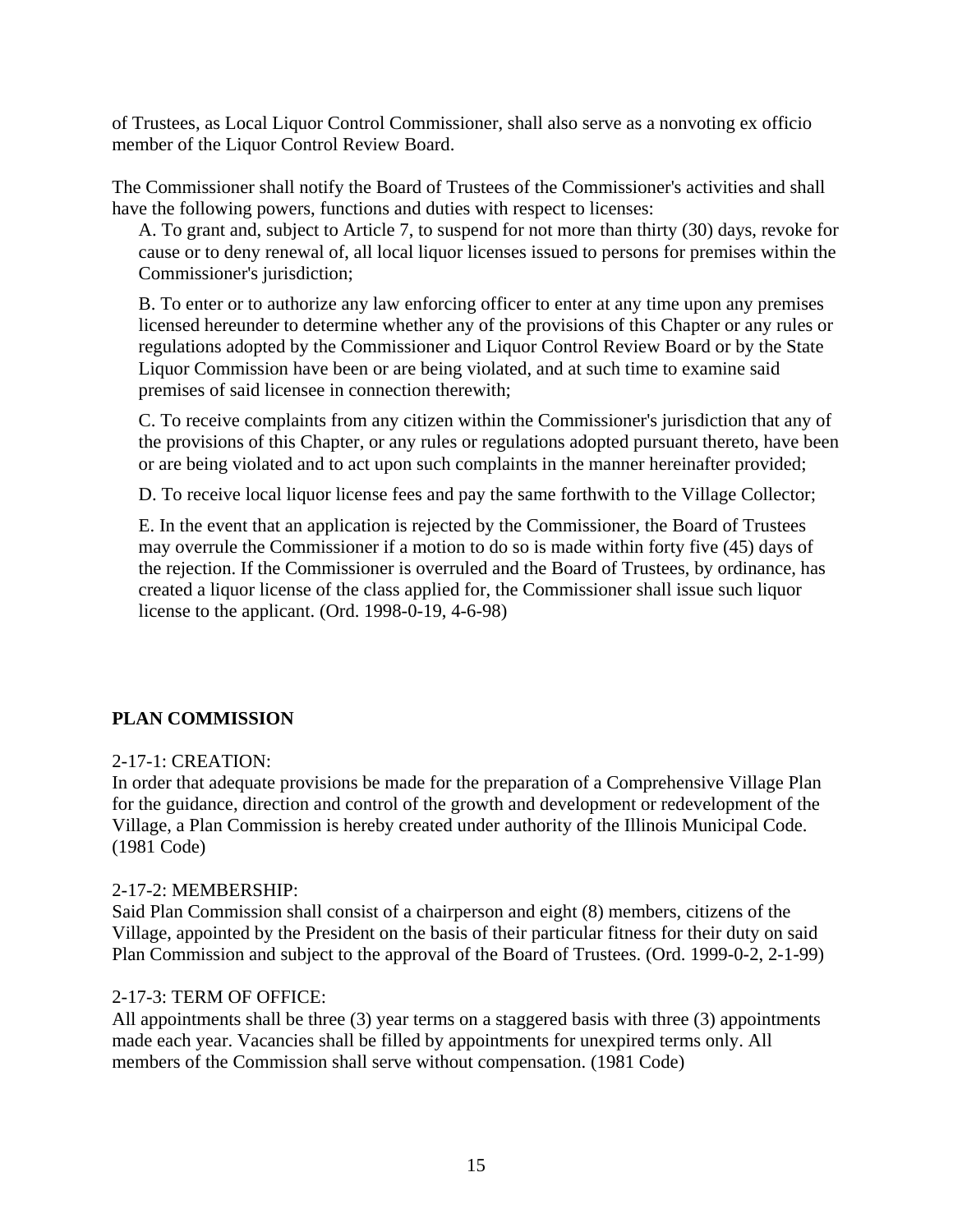#### 2-17-4: PROCEDURE:

Immediately following their appointments, the members of the Plan Commission shall meet, organize, elect such officers as they may deem necessary, and adopt and later change or alter, rules and regulations of organization and procedure consistent with Village ordinances and State laws. The Commission shall keep written records of its proceedings, which shall be open at all times to public inspection. The Commission shall also file an annual report with the Board of Trustees setting forth its transactions and recommendations. (1981 Code)

#### 2-17-5: POWERS AND DUTIES:

Said Plan Commission shall have the following powers and duties:

A. To prepare and recommend to the Board of Trustees a comprehensive plan for the present and future development or redevelopment of the Village. Such plan may be adopted by the Village Board in whole or in separate geographical or functional parts, each of which, when adopted, shall be the Official Comprehensive Plan, or part thereof. Such Plan shall be advisory except as to such part thereof, as has been implemented by ordinances duly enacted by the Board of Trustees. All requirements for public hearing, filing of notice of adoption with the County Recorder of Deeds, and filing of said Plan and ordinances with the Village Clerk shall be complied with as provided by law. To provide for the health, safety, comfort and convenience of the inhabitants of the Village, such Plan or Plans shall establish reasonable standards of design for subdivisions and for resubdivisions of unimproved land and of areas subject to redevelopment in respect to public improvements as herein defined and shall establish reasonable requirements governing the location, width, course, and surfacing of public streets and highways, alleys, public service facilities, curbs, gutters, sidewalks, streetlights, parks, playgrounds, school grounds, size of lots to be used for residential purposes, storm water drainage, water supply and distribution, sanitary sewers, and sewage collection and treatment. The requirements specified herein shall become regulatory only when adopted by ordinance.

B. To recommend to the Board of Trustees from time to time such changes in the Comprehensive Plan, or any part thereof, as may be deemed necessary.

C. To prepare and recommend to the Board of Trustees, from time to time, plans and/or recommendations for specific improvements in pursuance of the Official Comprehensive Plan.

D. To give aid to the officials of the Village charged with the direction of projects for improvements embraced within the Official Plan, or parts thereof, to further the making of such improvements and generally to promote the realization of the Official Comprehensive Plan.

E. To arrange and conduct any form of publicity relative to its activities for the general purpose of public understanding.

F. To cooperate with municipal or regional planning commissions and other agencies or groups to further the local planning program and to assure harmonious and integrated planning for the area.

G. To exercise such other powers germane to the powers granted under authority of the Illinois Municipal Code as may be conferred by the Board of Trustees. (1981 Code)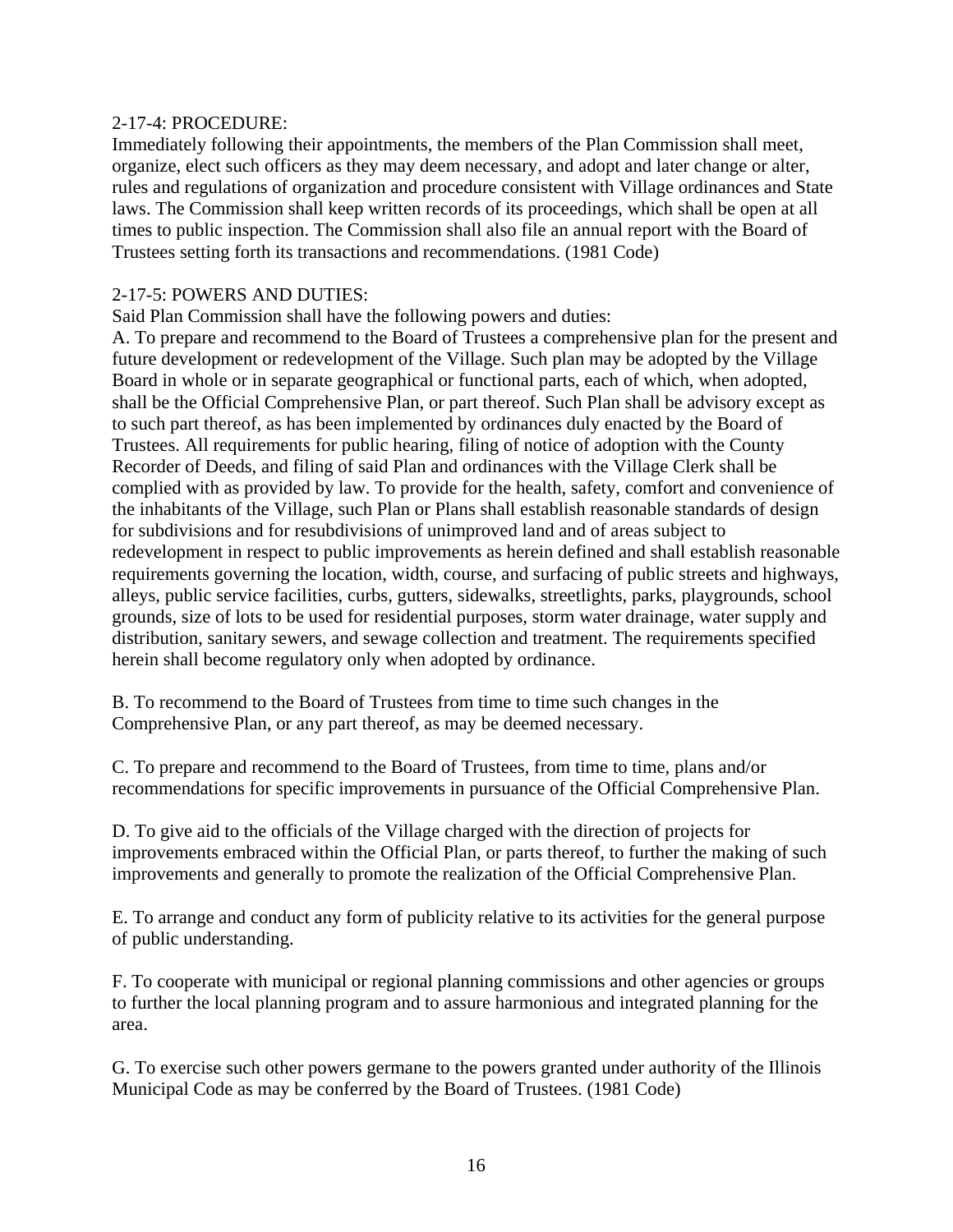#### 2-17-6: LAND SUBDIVISION OR RESUBDIVISION AND THE OFFICIAL MAP:

At any time or times, before or after the formal adoption of the Official Comprehensive Plan by the corporate authorities, an official map may be designated by ordinance, which map may consist of the whole area included within the Official Comprehensive Plan, or one or more separate geographical or functional parts. All requirements for public hearing, filing of notice of adoption with the County Recorder of Deeds, and filing of said Plan and ordinances, including the Official Map, with the Village Clerk shall be complied with as provided for by law. No map or plat of any subdivision or resubdivision presented for record affecting land within the corporate limits of the Village of Oak Park shall be entitled to record or shall be valid unless the subdivision shown thereon provides for standards of design, and standards governing streets, alleys, public ways, ways for public service facilities, streetlights, public grounds, size of lots to be used for residential purposes, storm and flood water runoff channels and basins, water supply and distribution, sanitary sewers and sewage collection and treatment in conformity with the applicable requirements of the ordinances, including the Official Map. (1981 Code)

#### 2-17-7: IMPROVEMENTS:

The Village Clerk shall furnish the Plan Commission, for its consideration, a copy of all ordinances, plans and data relative to public improvements of any nature. The Plan Commission may report in relation thereto if it deems a report necessary or advisable, for the consideration of the Board of Trustees. (1981 Code

#### 2-17-8: EXPENDITURES:

The Commission may, at the discretion of the Board of Trustees, employ a paid secretary or staff, or both, whose salaries, wages and other necessary expenses shall be provided for by the Board of Trustees from public funds.

If said Plan Commission shall deem it advisable to secure technical advice or services, it may be done upon authority from the Board of Trustees and appropriations by the Board of Trustees of adequate funds therefor. (1981 Code)

# **PUBLIC ART ADVISORY COMMISSION**

#### 2-22-1: CREATION; TERMS:

There is hereby created and established in and for the Village of Oak Park a commission to be hereafter known as the Public Art Advisory Commission which shall consist of a chairperson and ten (10) members, to be appointed by the Village President with the consent of the Board of Trustees. The Commission shall consist of one member of the Oak Park Area Arts Council, recommended to the Village President by the Arts Council Board; five (5) artists and/or arts professionals/architects who live and/or work in the Village; one student member at large who resides within the Village; three (3) members at large who reside within the Village; and one Village staff member recommended to the Village President by the Village Manager.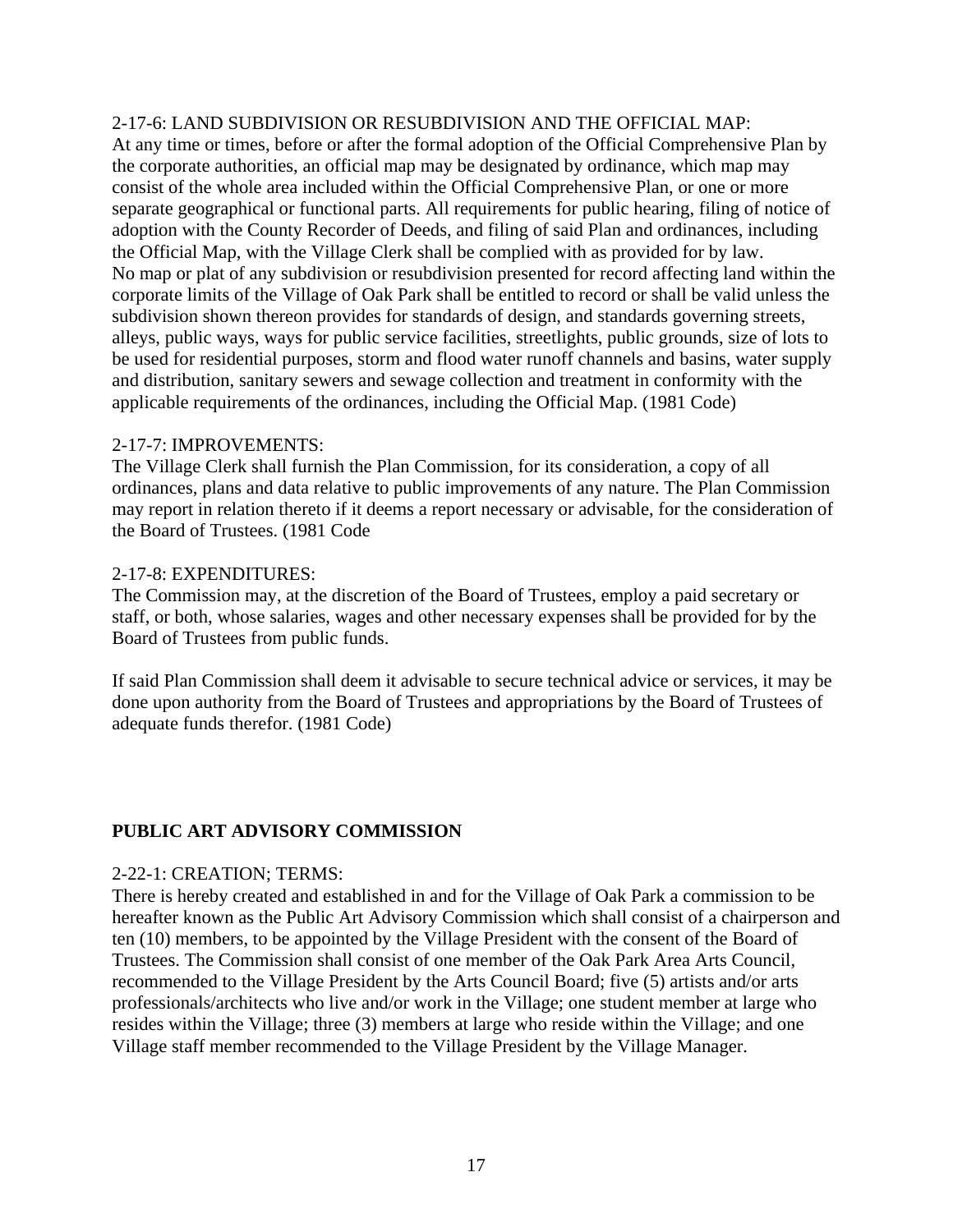The chairperson and all members shall be appointed for three (3) year terms on a staggered basis over a three (3) year cycle consisting of a chairperson and three (3) members during the first year of the cycle; four (4) members during the second year of the cycle; and three (3) members for the third year of the cycle. (Ord. 2010-0-16, 3-22-10)

# 2-22-2: DUTIES:

The Public Art Advisory Commission shall have the following duties and responsibilities: A. Hold meetings in accordance with the Open Meetings Act on a monthly basis, or as needed, to discuss matters related to the fostering and dissemination of public art throughout the Village, and to consider applications for the placement of both acquired and privately owned art on Village property and to make recommendations to the President and Board of Trustees with regard to the acceptance, placement and maintenance of such art on Village property and, under limited circumstances, the relocation and removal of art from Village property, all in accordance with Chapter 22, Article 13 of this Code entitled "Public Art". The Commission may, within its discretion, both encourage and assist prospective applicants in the filing of such applications.

B. Recommend to the President and Board of Trustees on or before August 1 of each year an annual designation of funds to the Public Art Acquisition and Maintenance Fund for the acquisition of new public art and the repair and maintenance of the existing public art collection together with a supporting acquisition and maintenance plan and cost analysis.

C. Keep minutes of its regular public meetings and records of all official actions, and such minutes and records shall be filed in a location which is normally accessible to the public and shall be maintained as public records for purposes of the Illinois Freedom of Information Act.

D. Maintain a detailed inventory and record of all existing public art in the Village, including site drawings, photographs, designs, explanations of the piece, the artist's name and the year of creation, appraisals, artist waivers, evidence of ownership and purchase price, whenever applicable and/or feasible.

E. Inspect the condition of existing public artworks on at least an annual basis and to communicate maintenance problems and/or suggested solutions to owner, artist or other person or entity designated as responsible for the artwork, or to recommend removal to the Village Board if maintenance efforts are unsuccessful in the case of privately owned artwork; and to notify the Village Board of maintenance problems and suggested solutions, including re-siting and removal in the case of public art owned by the Village. Suggested solutions shall include donor conditions and/or artist waivers where applicable.

F. Provide public education on existing public artworks throughout the Village.

G. With prior Village Board authorization, to work with the Oak Park Area Arts Council and other public and private entities and individuals on art related activities which, while not authorized by or subject to the Public Art Ordinance set forth in Chapter 22, Article 13 of this Code, involve or have the potential to involve public art on Village owned property or other public areas within the Village which are normally open and accessible to the public.

H. Actively solicit the contribution of funds to the Village Public Art Acquisition and Maintenance Fund and/or loans of quality public artworks to the Village and to establish policies and guidelines to facilitate and encourage same. (Ord. 2001-0-75, 9-4-01)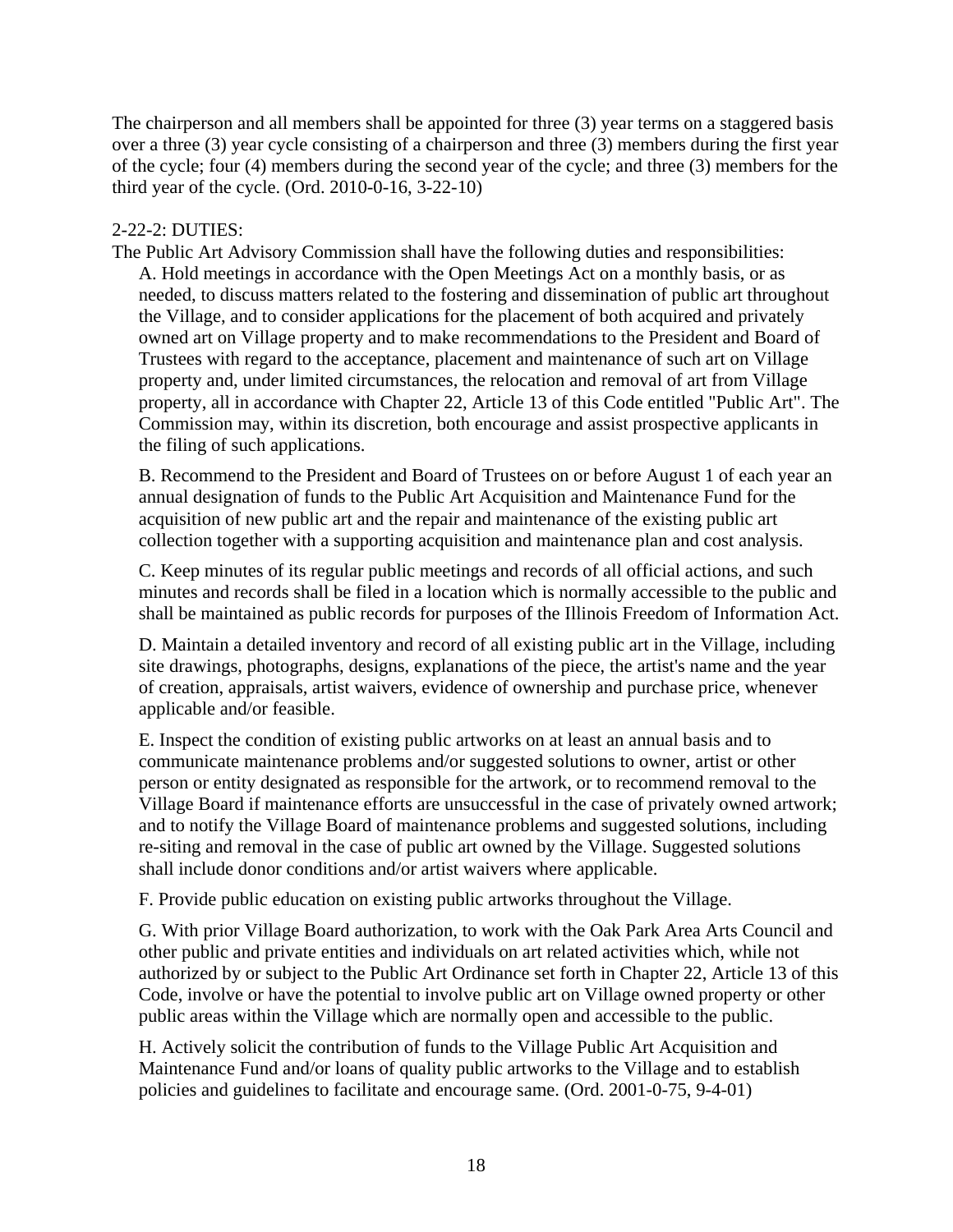# **RETAIL SUPPORT GRANT COMMITTEE**

#### COMPOSITION AND TERMS

The Committee shall be composed of a representative selected by each of the business associations within Downtown Oak Park, the Avenue, South Marion and Madison Street and three Oak Park citizens with relevant backgrounds and four representatives from other business areas appointed by the Village President and confirmed by the Board of Trustees. The terms of Committee members appointed by the Village President shall be for two years and they may be reappointed for no more than three consecutive terms.

### VOTING

Association Committee members may participate and vote in consideration of all applications.

#### MEETING

Regular meetings shall be held the third Tuesday of each month, unless changed or cancelled by the Chair with notice to the members. Special meetings may be called by the Chair or by request of three members of the Committee. A quorum of six voting members is required for consideration of any application.

### GRANT CALCULATIONS

Where square footage applied for is essentially uniform in its construction requirements, e.g. an additional sales room for an existing business, project costs shall be totaled and averaged over the total rentable square footage of the impacted space to determine cost per square foot. If areas of the business where customers may be present (hereinafter "customer areas") constitute 75% or more of the total square footage, the amount of the grant shall be calculated by averaging the total project cost over the total square footage of the project.

If areas of the business where customer access is prohibited (hereinafter "non-customer areas") constitute more than 25% of the total square footage, such non-customer area in excess of 25% and the same percentage of construction cost shall be deducted from the totals.

Customer areas include, but are not limited to, sales floors, checkout areas, dressing rooms, and restrooms available to the public. Non-customer areas include stockrooms, restrooms open only to employees, restaurant kitchens, and other areas from which customers are prohibited.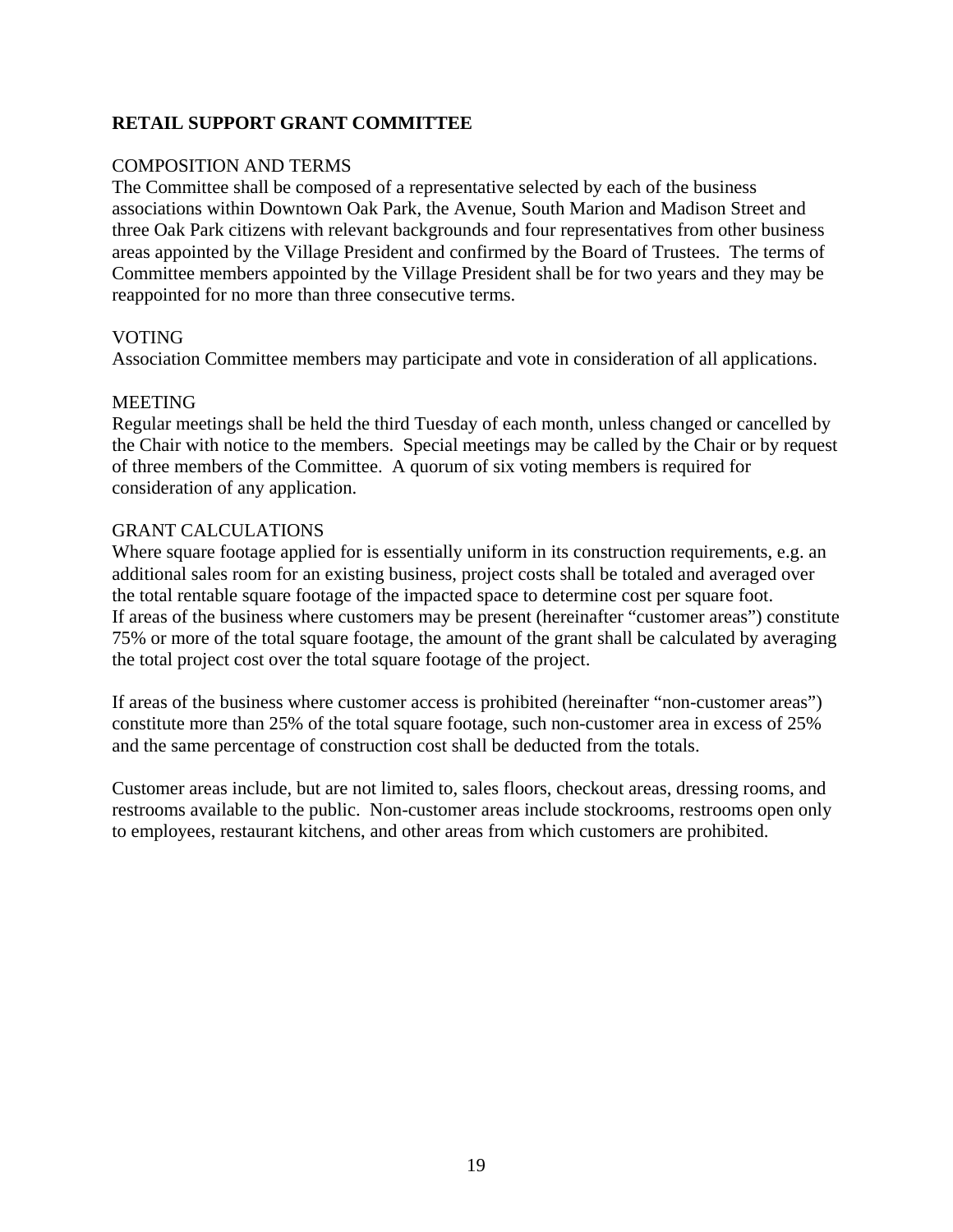# **TELECOMMUNICATIONS COMMISSION**

# 2-26-1: ESTABLISHMENT; DUTIES:

A. There is hereby established in and for the Village of Oak Park, a Telecommunications Commission for the purpose of acting in an advisory capacity to the Village Board on telecommunications issues. The Commission shall also act as liaison between the citizens and any telecommunications operator authorized by franchise to do business in the Village. The duties of the Commission shall include, but not be limited to, those responsibilities as listed in subsection 2-26-1B of this Section.

B. The Telecommunications Commission shall act on behalf of the Village in the monitoring of franchisee performance relating to system performance and compliance with the provisions of the franchise. In addition, the Telecommunications Commission shall encourage the development of programming for the local access channels and any other similar community service oriented services as may be available from a telecommunications operator. (Ord. 1997-0- 32, 8-4-97)

### 2-26-2: COMPOSITION:

The Commission shall consist of seven (7) members, including a chairperson to be appointed by the Village President by and with the consent of the Board of Trustees. Terms shall be for a three (3) year period on a staggered basis. (Ord. 1997-0-32, 8-4-97)

# **TRANSPORTATION COMMISSION**

#### 2-15-1: CREATION:

There is hereby established a Transportation Commission to serve without compensation and to consist of a chairperson and six (6) members to be appointed by the Village President with the consent of the Village Board.

All new appointments to the Commission shall be on a staggered basis for three (3) year terms (except to fill unexpired terms) with the chairperson and two (2) members being appointed during one year and two (2) members being appointed in each of the two (2) succeeding years. (Ord. 2005-0-72, 12-5-05)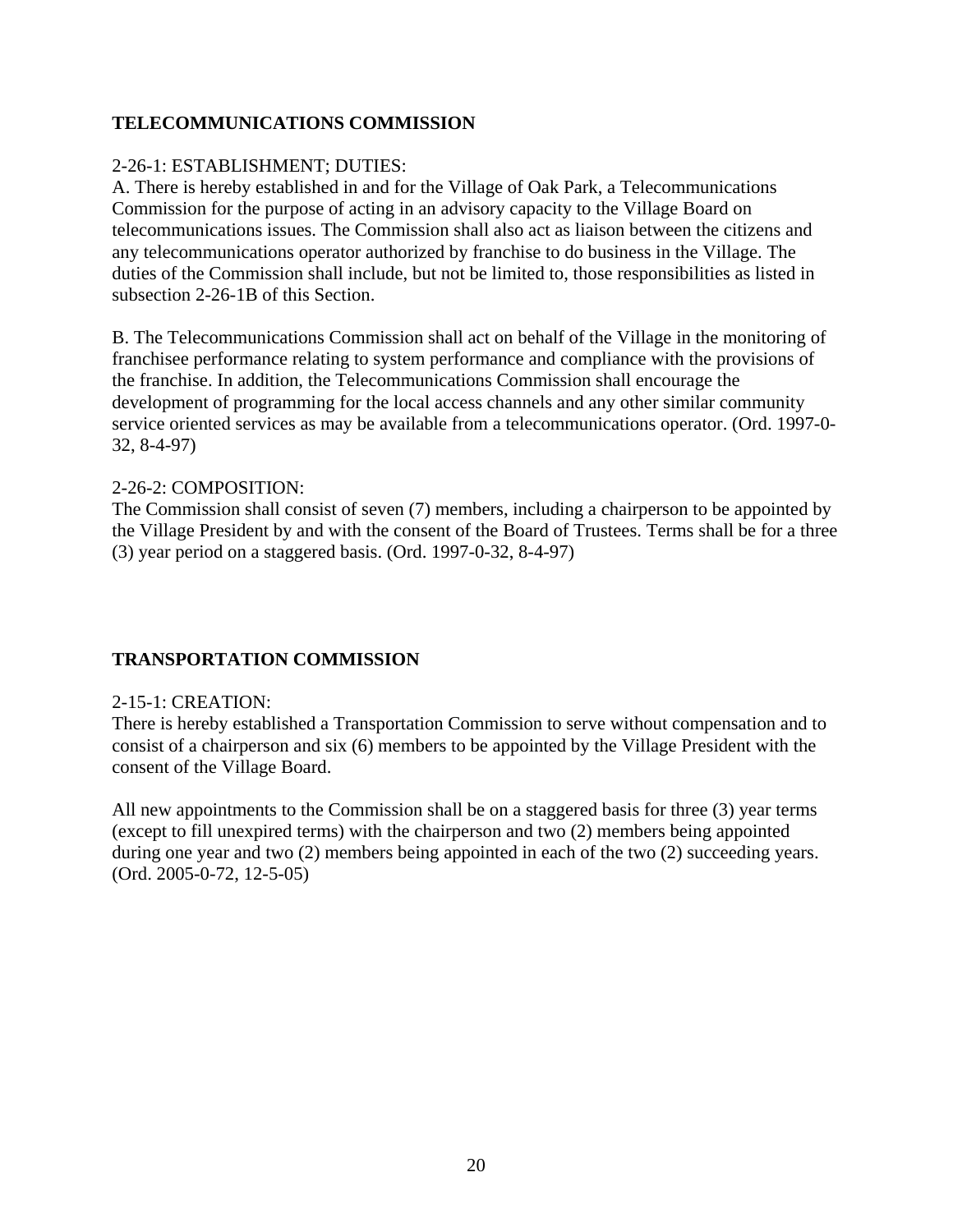#### 2-15-2: DUTIES:

It shall be the duty of the Transportation Commission to submit recommendations to the Village Board for official action. Such recommendations shall be aimed at improving parking and traffic conditions, the administration, and enforcement of traffic regulations, and educational activities in the field of traffic safety. The Commission shall also conduct hearings for cul-de-sacs and other types of street closings in accordance with established guidelines and shall also submit recommendations to the Village Board with regard to same. The Village Manager shall provide for such staff assistance as the Commission may need to carry out these functions. The Commission shall follow the policies established by the President and Board of Trustees in carrying out the above prescribed duties and responsibilities. (Ord. 2005-0-72, 12-5-05)

# **UNIVERSAL ACCESS COMMISSION**

#### 2-33-1: CREATION:

There is hereby created and established in and for the Village of Oak Park a commission to be hereafter known as the Universal Access Commission, which shall consist of the following members:

A. Chairperson;

B. Six (6) members;

C. The Chief Building Inspector/Access Advisor for the Village of Oak Park, as an ex officio member.

The members and chairperson shall be appointed by the President with the consent of the Village Board. Members shall serve without compensation and shall initially be appointed as follows: a chairperson and two (2) members for one year, two (2) members for two (2) years, and two (2) members for three (3) years. Thereafter, the chairperson and all members shall be appointed for three (3) year terms. (Ord. 2009-0-073, 10-5-09)

#### 2-33-2: OBJECTIVES:

The purpose of the Universal Access Commission is to advise the Village in its efforts to facilitate full participation in community activities by its disabled residents, to bring disabled persons into the mainstream of Oak Park life by recognizing that disabled persons can lead proud and productive lives, to promote universal access throughout the Village, and to heighten public awareness. (Ord. 1999-0-2, 2-1-99)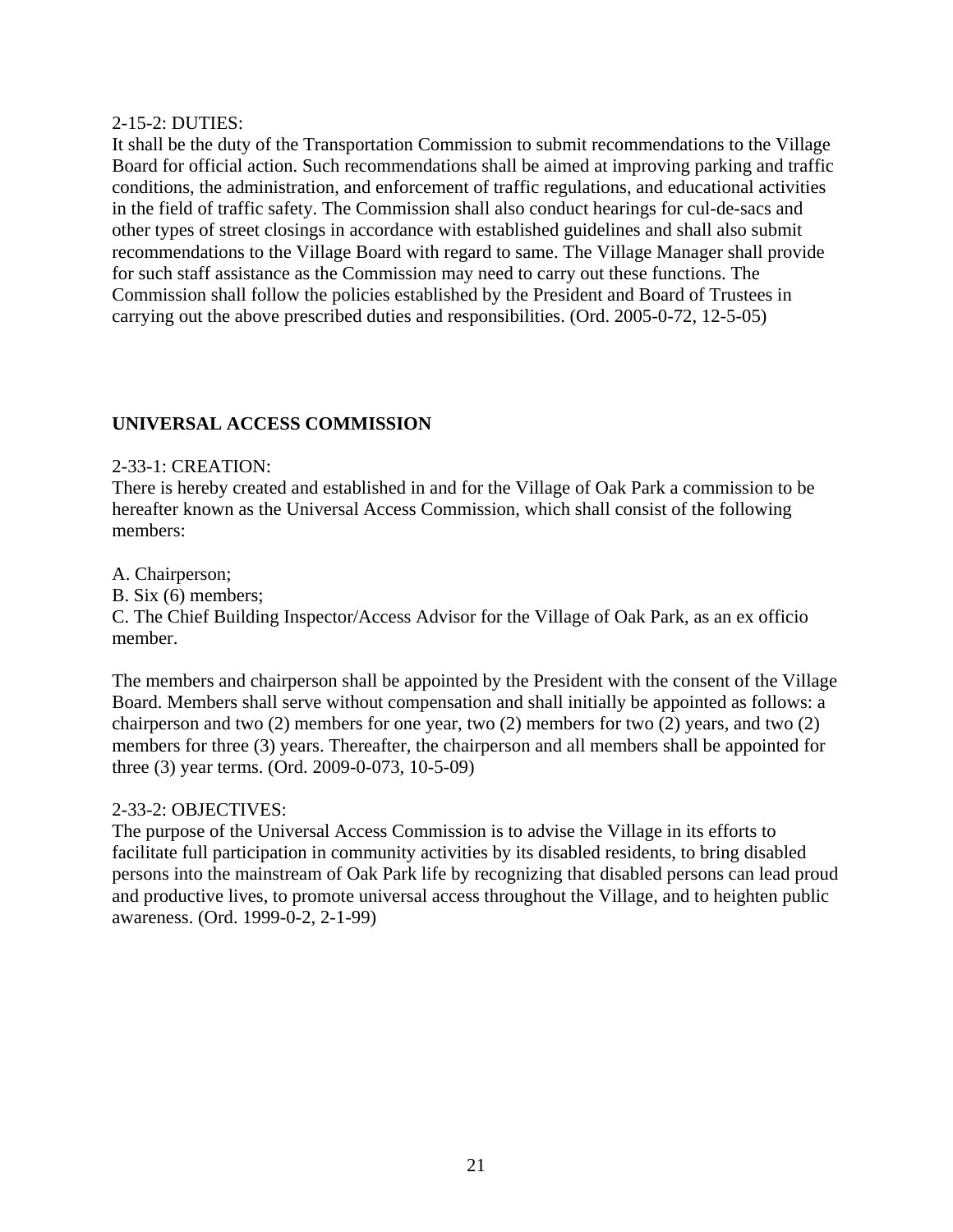2-33-3: DUTIES:

A. Recommend to the Village Board the removal of barriers to the participation of disabled in Village programs and activities.

B. Recommend to the Village Board the removal of physical barriers to disabled access to Village-owned property and buildings and provide advisory assistance to the Department of Code Enforcement in the removal of such barriers.

C. Cooperate with and provide support to other Village commissions, committees, task forces, and departments in their efforts to facilitate and promote universal access.

D. Provide advice to any entity within the Village which seeks assistance from the Commission on how to better serve the needs of the disabled beyond minimal requirements of the law.

E. Identify appropriate respite care agencies in Oak Park and, with prior Village approval, make this information available to the public.

F. Develop and present to the Village a plan to increase awareness in both the public and private sector, regarding the rights and abilities of disabled persons.

G. Work with the Manager's office to establish seminars and workshops that promote public awareness of accessibility issues.

H. Establish and carry out a program to recognize excellence in providing access to disabled persons within the Village which will make the public aware of businesses and institutions which are accessible.

I. Create a guidebook to accessible facilities, programs and activities in Oak Park, which guidebook may be made available to the public with the approval of the Village Board.

J. Work with Public Works Department to develop and maintain a safe route map showing the location of all accessible public paths of travel in Oak Park, which map may be made available to the public with the approval of the Village Board.

K. Advise appropriate Village staff on accessibility requirements, as requested.

L. Evaluate the accessibility of buildings and services within the Village and encourage appropriate Village Code Department staff to initiate staff communication with building owners and/or managers regarding the insufficiency of accessibility in their buildings.

M. Promote additional participation on the Commission by disabled persons and disability service providers in Oak Park. (Ord. 1999-0-2, 2-1-99)

# 2-33-4: POWERS:

A. The Commission shall serve as an advisory body to the Village Board of Trustees on matters of accessibility for the disabled and shall hold such public hearings on the issues of accessibility as the Board, from time to time, shall assign to the Commission.

B. The Commission shall advise Village staff, as requested, on issues involving the interpretation of the Federal, State and/or Municipal codes on accessibility with respect to building accessibility issues.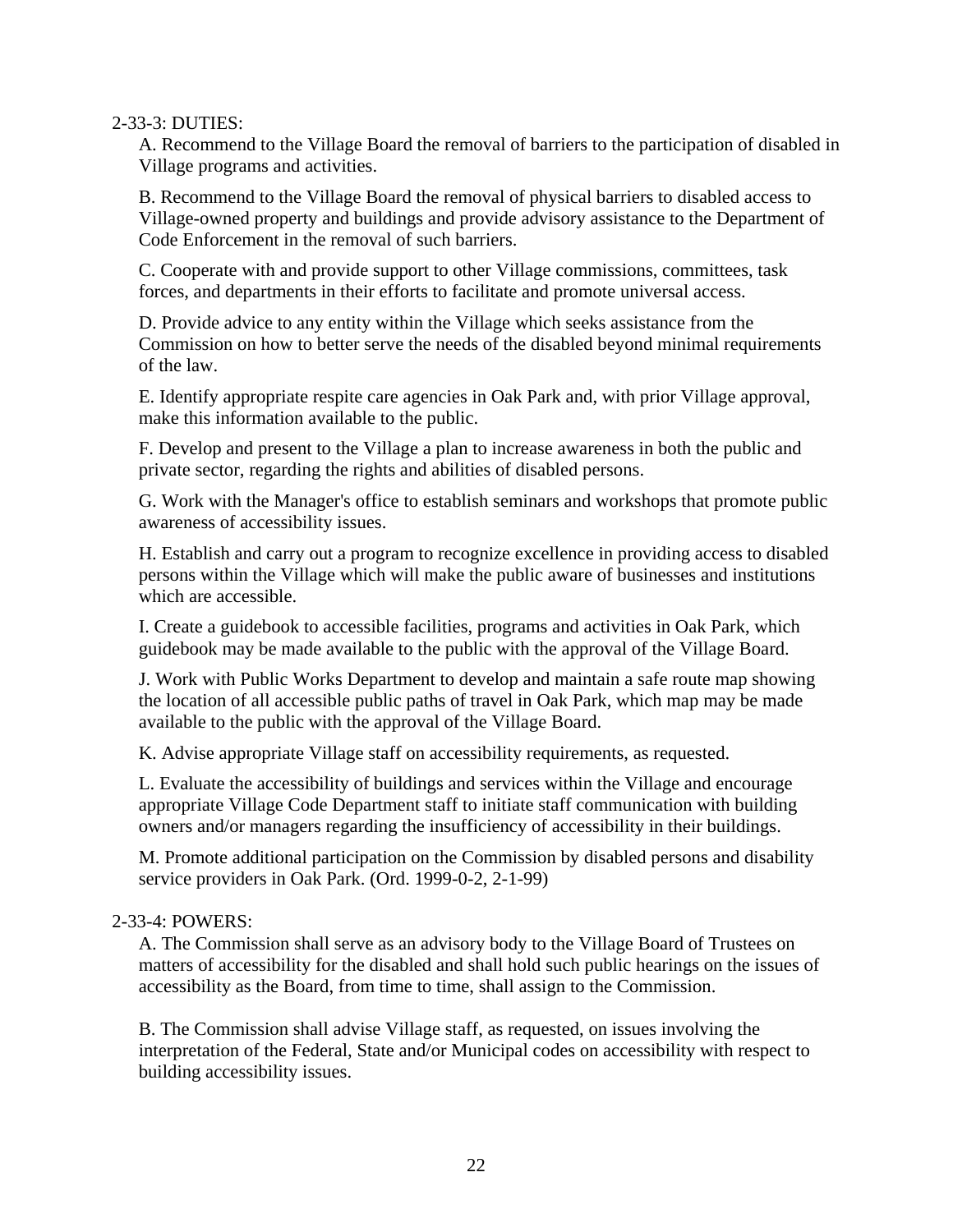C. The Commission shall assist Village staff, as requested, in mediation of disputes originating from interpretation of this Code with respect to building accessibility issues.

D. The Commission shall conduct, with Village approval, public awareness, public education and public service programs with regard to accessibility for the disabled. (Ord. 1999-0-2, 2-1- 99)

# **ZONING BOARD OF APPEALS**

# **A. Creation And Membership**

The Zoning Board of Appeals is hereby authorized to be established. The Board, consisting of a Chairperson and six members, shall be appointed by the President of the Village with the consent of the Board of Trustees. The Board shall elect from its members an Acting Chairperson to act whenever the Chairperson is absent. The Chairperson and members of said Zoning Board of Appeals shall serve until the expiration of their current terms, or until their respective successors have been duly qualified and appointed, and each respective successor so appointed shall serve for a term of five years, or until their successor has been duly qualified and appointed. Vacancies upon the Board shall be filled for the unexpired term of the member whose place has become vacant, in the manner herein provided for the appointment of such member. The members of the Board shall serve without compensation.

# **B. Jurisdiction**

The Zoning Board of Appeals is hereby vested with the following jurisdiction and authority and it shall be its duty:

**1.** To hear and decide appeals in which it is alleged that there is error in any order, requirement, decision, interpretation or determination (hereinafter referred to collectively as "decision") made by the Zoning Officer in the manner set forth in Section 2.2.6.

**2.** To hear and decide applications for variations from the regulations and restrictions imposed by this Zoning Ordinance, in the manner and subject to the standards set forth in Section 2.2.4.

**3.** To hear and make recommendations to the President and Board of Trustees on such matters as may be referred to it by the President and Board of Trustees, including applications for amendments to the text or map of this Zoning Ordinance and for special uses subject to the provisions of this Zoning Ordinance.

**4.** To hear and decide all other matters upon which it is authorized or required to preside under this Zoning Ordinance or applicable Illinois statutes.